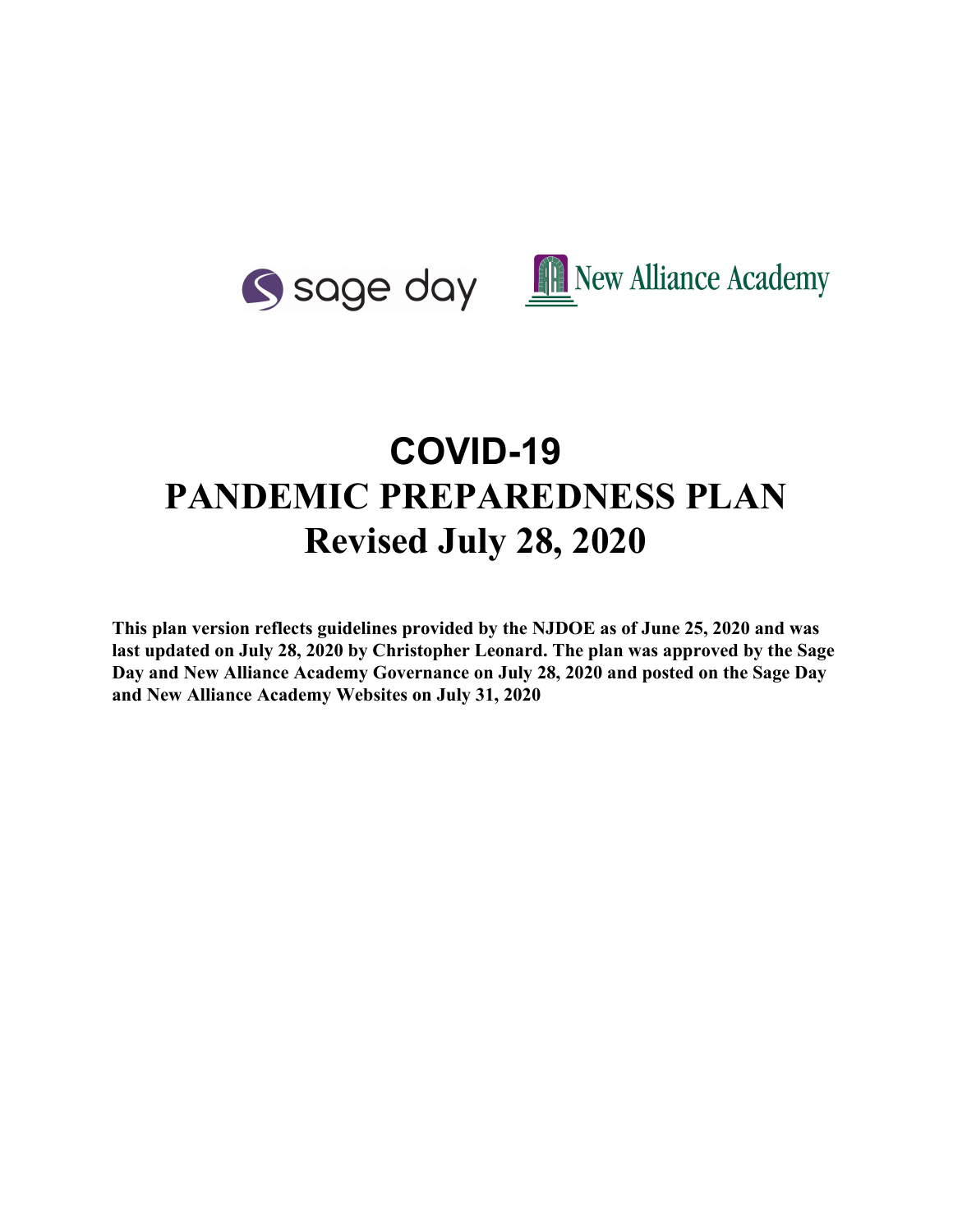# **TABLE OF CONTENTS**

| <b>PURPOSE</b>                                                                        | 3              |
|---------------------------------------------------------------------------------------|----------------|
|                                                                                       |                |
| <b>SCOPE</b>                                                                          | 3              |
| PLAN ADMINISTRATOR & PANDEMIC RESPONSE TEAM                                           | 3              |
| COVID-19                                                                              | 4              |
| <b>SYMPTOMS OF COVID-19</b>                                                           | 4              |
| <b>HOW COVID-19 SPREADS</b>                                                           | 4              |
| <b>STUDENT AND STAFF PROTECTION</b>                                                   | 5              |
| <b>PREVENTION:</b>                                                                    | 5              |
| Maintain accurate daily records of attendance for students and staff                  | 6              |
| <b>Coordinate with Local Health Officials</b>                                         | 6              |
| <b>Restart and Recovery Plan</b>                                                      | 7              |
| School Decision Tree for Reopening                                                    | $\overline{7}$ |
| Prior to Reopening:                                                                   | 7              |
| <b>C. CORE GUIDANCE</b>                                                               | 8              |
| <b>1. CONDITIONS FOR LEARNING</b>                                                     | 8              |
| <b>HEALTH &amp; SAFETY GUIDELINES</b>                                                 | $\,8\,$        |
| General Health and Safety Guidelines                                                  | 8              |
| Classrooms, Testing and Therapy Rooms                                                 | 9              |
| Transportation                                                                        | 10             |
| Student Flow, Entry, Exit, and Common Areas                                           | 10             |
| School Decision Tree for Student and Staff Illness in School                          | 11             |
| Screening, PPE, and Response to Students and Staff Presenting with Symptoms           | 12             |
| <b>Contact Tracing</b>                                                                | 14             |
| <b>Facilities Cleaning Practices</b>                                                  | 14             |
| Meals                                                                                 | 14             |
| Recess/Physical Education                                                             | 15             |
| Extracurricular Activities and Use of Facilities Outside of School Hours              | 15             |
| <b>B. SHORT-TERM SCHOOL CLOSURE</b>                                                   | 15             |
| C. MEASURES TO ADDRESS IMPACT OF SOCIAL ISOLATION ON STUDENTS AND STAFF               | 16             |
| Social Emotional Learning and School Climate and Culture                              | 16             |
| <b>Staff Well Being</b>                                                               | 16             |
| Trauma Informed Social and Emotional Learning                                         | 16             |
| School Culture and Climate                                                            | 16             |
| Utilizing the Strengths of Staff                                                      | 16             |
| Multi-Tiered Systems of Support                                                       | 17             |
| Universal Screening, Data-Based Decision Making & Collaborative Problem Solving Teams | 17             |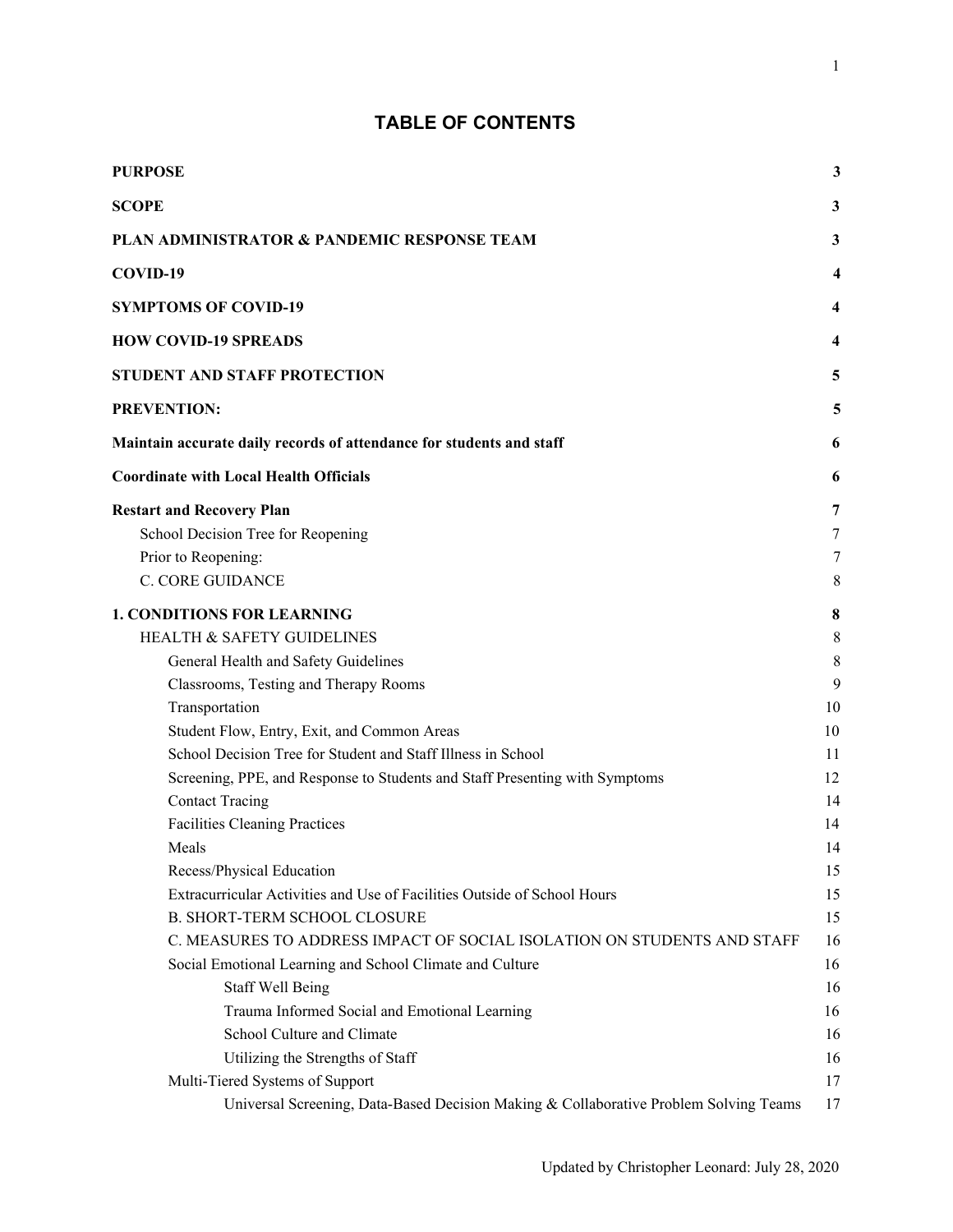| Family Engagement                                                  | 17 |
|--------------------------------------------------------------------|----|
| 2. LEADERSHIP AND PLANNING                                         | 17 |
| PANDEMIC RESPONSE TEAM                                             | 17 |
| <b>SCHEDULING</b>                                                  | 18 |
| <b>STAFFING</b>                                                    | 18 |
| <b>Administrator Guidelines</b>                                    | 18 |
| Instructional Staff Guidelines for Hybrid and In-Person Learning   | 19 |
| Educator Roles Related to School Technology Needs                  | 20 |
| <b>ATHLETICS</b>                                                   | 20 |
| <b>3. POLICY AND FUNDING</b>                                       | 20 |
| <b>PURCHASING</b>                                                  | 20 |
| <b>4. CONTINUITY OF LEARNING</b>                                   | 21 |
| ENSURING THE DELIVERY OF SPECIAL EDUCATION AND RELATED SERVICES    | 21 |
| TECHNOLOGY AND CONNECTIVITY                                        | 21 |
| CURRICULUM, INSTRUCTION, AND ASSESSMENT                            | 22 |
| VIRTUAL AND HYBRID LEARNING ENVIRONMENT CURRICULUM                 | 22 |
| VIRTUAL AND HYBRID LEARNING ENVIRONMENT INSTRUCTION                | 22 |
| VIRTUAL AND HYBRID LEARNING ENVIRONMENT ASSESSMENT                 | 23 |
| PROFESSIONAL LEARNING                                              | 23 |
| CAREER AND TECHNICAL EDUCATION                                     | 24 |
| WORK-BASED LEARNING (WBL)                                          | 24 |
| CAREER ADVISEMENT AND DEVELOPMENT                                  | 24 |
| 5. STRATEGIC PLANNING AND MANAGEMENT OF LONG-TERM SCHOOL DISMISSAL | 25 |
| Provision of Remote Instruction and Therapeutic Services           | 26 |
| Equitable Access to Instruction: Plan Component 1                  | 26 |
| Access To Technology By Grade                                      | 26 |
| Assessment of Degree of Digital Divide and Plan to Address:        | 27 |
| Addressing Special Education Needs: Plan Component 2               | 27 |
| Addressing ELL and Bilingual Needs: Plan Component 3               | 27 |
| Safe Delivery of Meals: Plan Component 4                           | 28 |
| Length of Virtual Home Instruction: Plan Component 5               | 28 |
| Attendance Plan: Plan Component 6                                  | 28 |
| Facilities: Plan Component 7                                       | 28 |
| Summer Programming Plan Component 8                                | 29 |
| Board Approval: Plan Component 9:                                  | 29 |
| Posted on Website: Plan Component 10:                              | 29 |
| List of Essential Staff by Job Title: Plan Component 11            | 29 |
| Sharing Plans: Component 12                                        | 29 |
| <b>RESOURCES</b>                                                   | 30 |
| 24 HOUR HOTLINE: 1-800-222-1222                                    | 30 |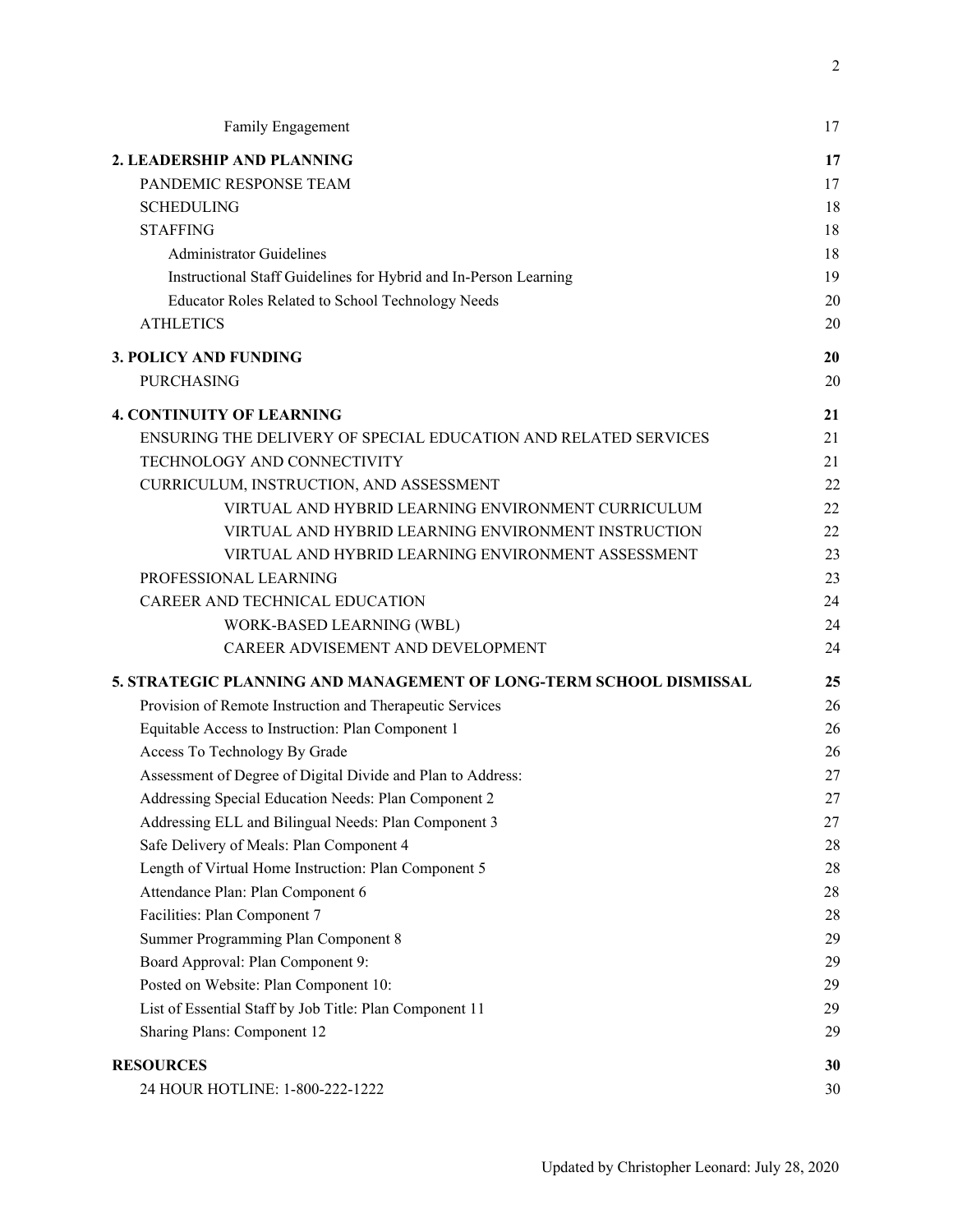| <b>CDC RESOURCES</b>                           | 30 |
|------------------------------------------------|----|
| NATIONAL ASSOCIATION OF SCHOOL PSYCHOLOGISTS   | 30 |
| NJDOH RESOURCES                                | 30 |
| <b>SAMHSA RESOURCES</b>                        | 30 |
| Readiness and Emergency Management for Schools | 30 |

# <span id="page-3-0"></span>**I. PURPOSE**

Our organization's Pandemic Preparedness and Response Plan is a guide for planning for, responding to, and recovering from a pandemic that may impact our schools and community. In this plan we identify 1) potential occupational exposure to infectious disease, 2) ways to mitigate student and employee risk of contracting these infections, 3) methods to respond in an appropriate and timely manner if exposure incidents occur, 4) how to ensure continuity of learning and therapeutic services during an outbreak.

# <span id="page-3-1"></span>**II. SCOPE**

An infectious disease is transmitted either by inhalation of infectious particles/droplets or direct contact of the particles/droplets with mucous membranes in the respiratory tract or eyes. Infectious diseases may include the Novel Coronavirus (COVID-19), MERS, SARS, Ebola, Anthrax, pandemic flu, and other known diseases. Examples of infectious diseases for which this plan could apply are included in Appendix A -Descriptions of infectious diseases.

During an outbreak of a highly infectious disease, the US Government – US Department of Health and Human Services (HHS) along with the Centers for Disease Control and Prevention (CDC) - is the national leader for overall communication and coordination efforts. They also work closely with the World Health Organization (WHO). Our company will follow the recommendations of these organizations as well as the Occupational Safety and Health Administration (OSHA), and other applicable federal, state, and local health authorities.

# <span id="page-3-2"></span>**III. PLAN ADMINISTRATOR & PANDEMIC RESPONSE TEAM**

The Plan Administrator has the overall responsibility to administer the plan for our operations. Christopher Leonard is the Plan Administrator. Our Pandemic Response Team consist of:

| <b>Staff Member Name</b> | Role                     |
|--------------------------|--------------------------|
|                          | Principal,               |
|                          | <b>Clinical Director</b> |
|                          | Office Manager           |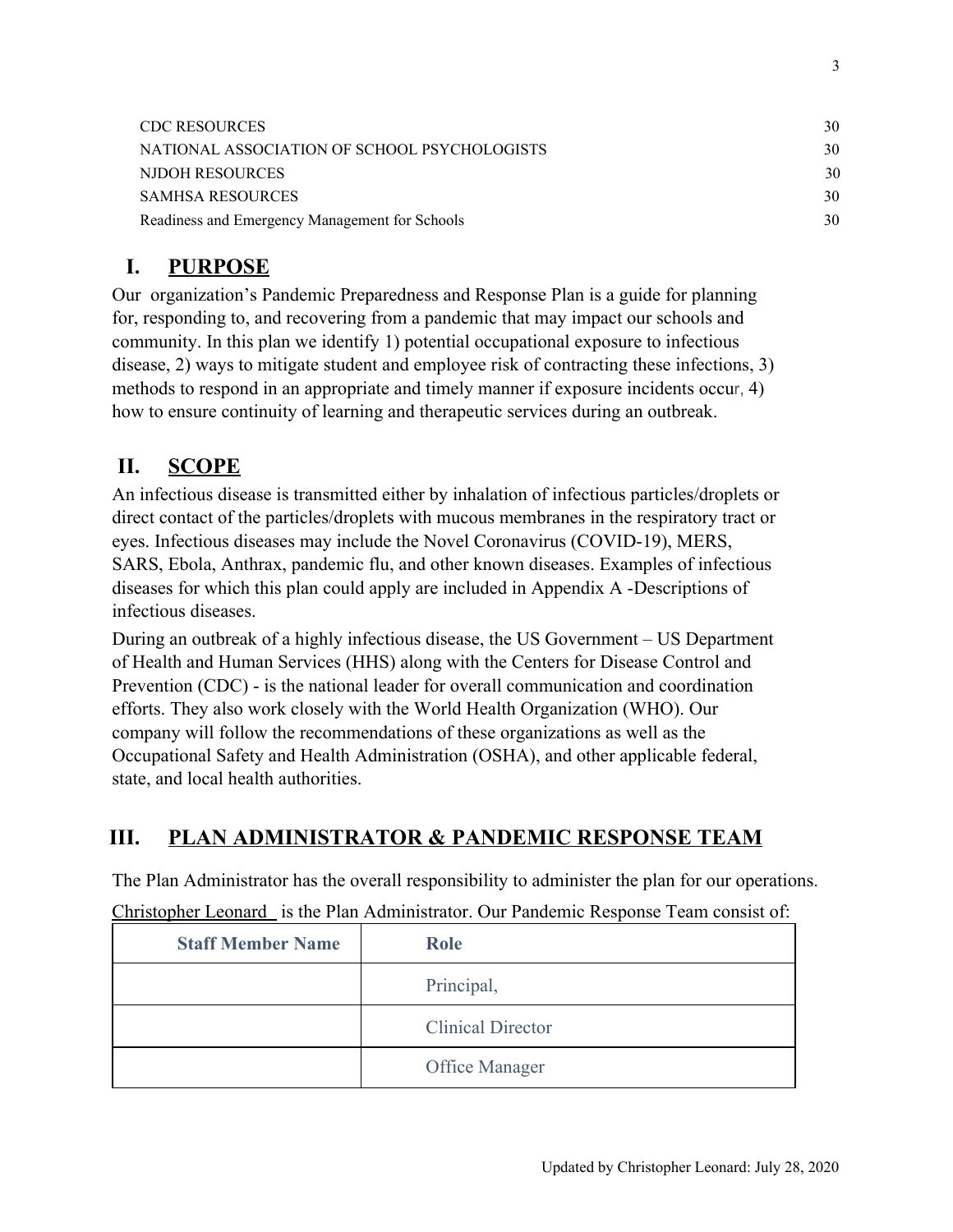| Principal, |
|------------|
| Teacher    |
| Other:     |
| Other:     |

# <span id="page-4-0"></span>**IV. COVID-19**

The information for infection with SARS-CoV-2 (COVID-19) has been updated as of July 2020.

Coronavirus Disease 2019 (COVID-19) is a respiratory disease caused by the SARS-CoV-2 virus. It has spread from China to many other countries around the world, including the United States. To reduce the impact of the COVID-19 outbreak, our schools has developed a preparedness and response plan.

# <span id="page-4-1"></span>**V. SYMPTOMS OF COVID-19**

Infection with SARS-CoV-2, the virus that causes COVID-19, can cause illness ranging from mild to severe and, in some cases, can be fatal. Symptoms typically include fever, cough, and shortness of breath. Some people infected with the virus have reported experiencing other non-respiratory symptoms. Other people, referred to as *asymptomatic cases*, have experienced no symptoms at all.

According to the CDC, symptoms of COVID-19 may appear in as few as 2 days or as long as 14 days after exposure.

# <span id="page-4-2"></span>**VI. HOW COVID-19 SPREADS**

COVID-19 started from exposure to an infected animal. Infected people can spread COVID-19 to other people. The virus is thought to spread mainly from person-to-person, including:

- Between people who are in close contact with one another (within about 6 feet).
- Through respiratory droplets produced when an infected person coughs or sneezes. These droplets can land in the mouths or noses of people who are nearby or possibly be inhaled into the lungs.
- It may be possible that a person can get COVID-19 by touching a surface or object that has the virus on it and then touching their own mouth, nose, or possibly their eyes, but this is not thought to be the primary way the virus spreads.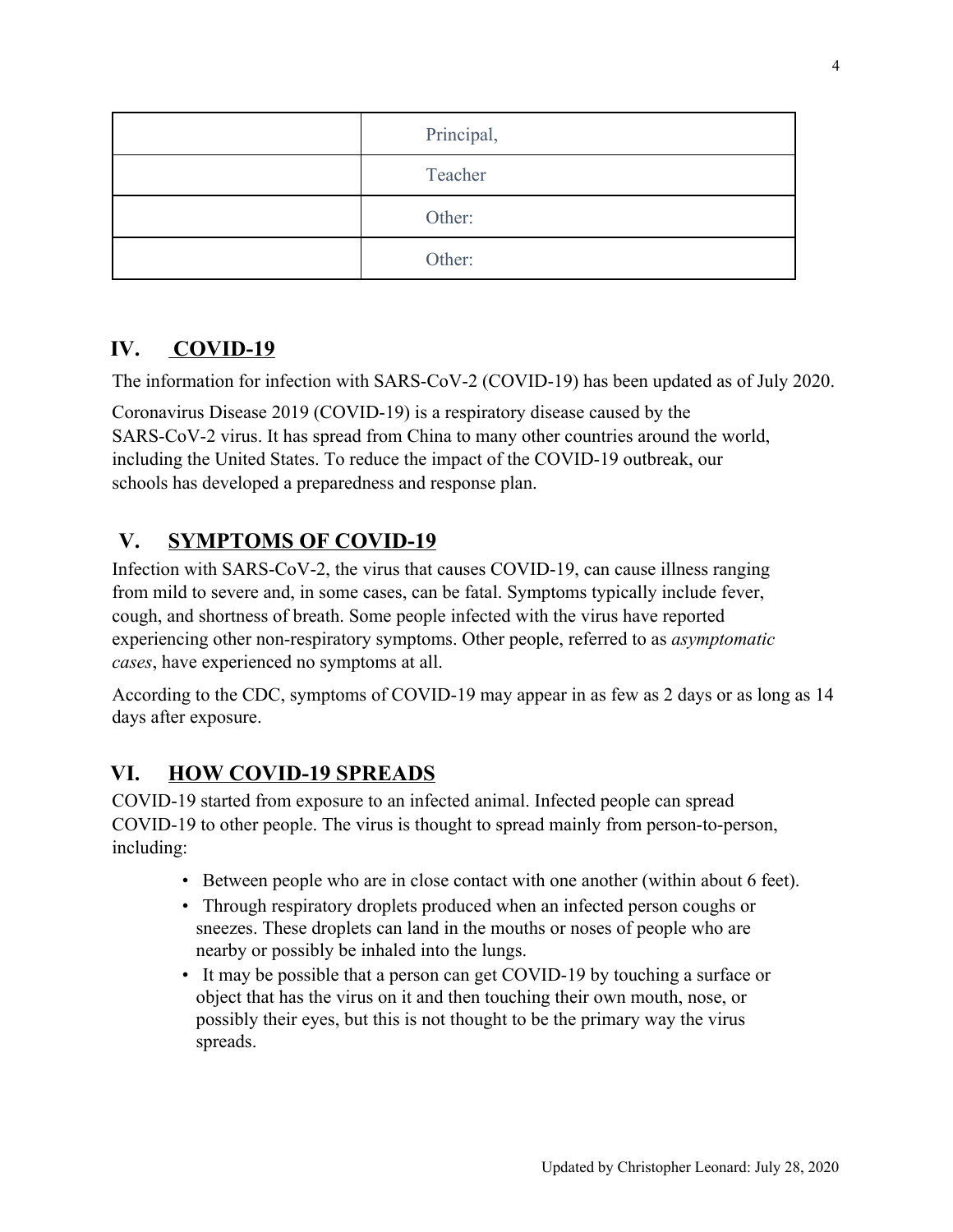People are thought to be most contagious when they are most symptomatic (i.e., experiencing fever, cough, and/or shortness of breath). Some spread might be possible before people show symptoms; there have been reports of this type of asymptomatic transmission with this new coronavirus, but this is also not thought to be the main way the virus spreads

# <span id="page-5-0"></span>**VII. STUDENT AND STAFF PROTECTION**

We shall use feasible engineering controls and work practice controls to reduce student and staff exposure to infectious diseases. When those controls are not sufficient, we shall provide personal protective equipment. Where appropriate, our company will follow the recommendations of federal, state, and local health authorities which may include, but not be limited to the following:

- Have sick employees and students stay home
- Ensure that sick leave policies are flexible and consistent with public health guidance and that employees are aware of these policies
- Maintain flexible policies that permit employees to stay home to care for a sick family member
- Recognize that employees with ill family members may need to stay home to care for them.
- Establish policies and practices to increase the physical distance among employee and between employees and others if health authorities recommend use of social distancing
- Implementing flexible worksites (e.g., telework), as appropriate
- Implementing flexible work hours (e.g., staggered shifts), as appropriate.
- Increasing physical space between people at the worksite
- Implementing flexible meeting and travel options (e.g., postpone non-essential meetings or events)
- Delivering services remotely (e.g. phone, video, or web)
- Receiving products through curbside pick-up or delivery

Finally, we will also be maintaining regular housekeeping practices, including cleaning and disinfection of the work environment.

# <span id="page-5-1"></span>**VIII. PREVENTION:**

Promote the daily practice of everyday preventive actions at all times

- 1. Stay home when you are sick and advise students, staff, and parents to do the same.
- 2. Stay home for at least 24 hours after you no longer have a fever or signs of a fever without the use of fever-reducing medicines.
- 3. Cover your coughs and sneezes with a tissue. Discard used tissues immediately. Wash your hands often with soap and water for at least 20 seconds.
- 4. Use at least a 60% alcohol-based hand sanitizer if soap and water are not available.
- 5. Clean frequently touched surfaces and objects and check-in with cleaning personnel to verify regular cleaning and disinfecting. Schools should follow standard procedures for routine cleaning and disinfecting with an EPA-registered product. Typically, this means daily sanitizing surfaces and objects that are touched often, such as desks, countertops,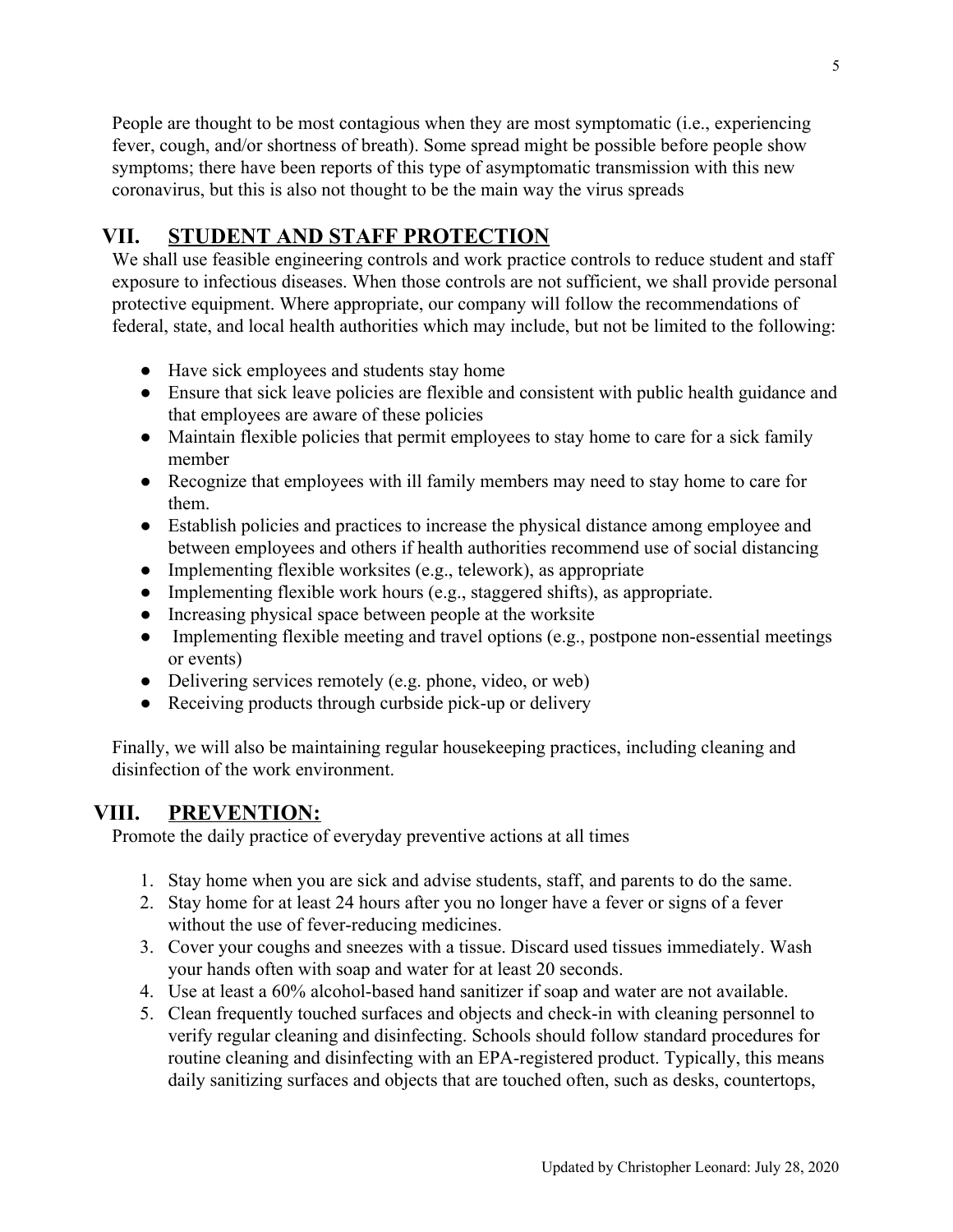doorknobs, computer keyboards, hands-on learning items, faucet handles, phones, and toys.

- 6. Provide flu-prevention supplies in your school. Have supplies on hand for staff and students, such as soap, hand sanitizer with at least 60% alcohol, tissues, trash baskets, and disposable facemasks. Plan to have extra supplies on hand during a pandemic. Note: (Keep hand sanitizers out of reach of small children. Use of alcohol-based hand sanitizers has raised concerns about eye contamination, skin reactions, alcohol poisoning, and flammability. Small children should only use hand sanitizers under adult supervision).
- 7. Designate a staff person (building Principal) to be responsible for responding to COVID-19 concerns. Employees, students and parents should know who this person is and how to contact them.
- 8. Create and maintain a communication systems for staff and families for self-reporting of symptoms and notification of updates, changes to procedures, exposures, and closures

# <span id="page-6-0"></span>**IX. Maintain accurate daily records of attendance for students and staff**

# <span id="page-6-1"></span>**X. Coordinate with Local Health Officials**

Establish Contact with your Local Health Department: [www.localhealth.nj.gov](http://www.localhealth.nj.gov/)

- a. New Alliance Academy, Paramus
	- i. Paramus Board of Health:
	- ii. Health Officer: Judith Migliaccio 201-265-2300 x 2100
	- iii. Emergency After Hours: 201-674-0202
- b. Sage Day Boonton
	- i. Rockaway Twp Health Dept:
	- ii. Health Officer: Peter Tabbot 973-983-2848
	- iii. Emergency After Hours: 973-625-4000
- c. Sage Day Mahwah
	- i. Bergen County Health Awareness Regional Program (HARP) 551-996-2038
	- ii. Local Health Officer: Angela Musella 201-445-7217
	- iii. Emergency After hours: 201-445-7217
- d. Sage Day Rochelle Park
	- i. Bergen County Health Awareness Regional Program (HARP) 551-996-2038
	- ii. Health Officer: Hansel Asmar 201-634-2601
	- iii. Emergency After hours: 201-785-8500
- e. Sage Day Princeton:
	- i. Hamilton Twp Division of Health
	- ii. Health Officer: Kristin Reed 609-689-5562
	- iii. Emergency After Hours: 609-890-3820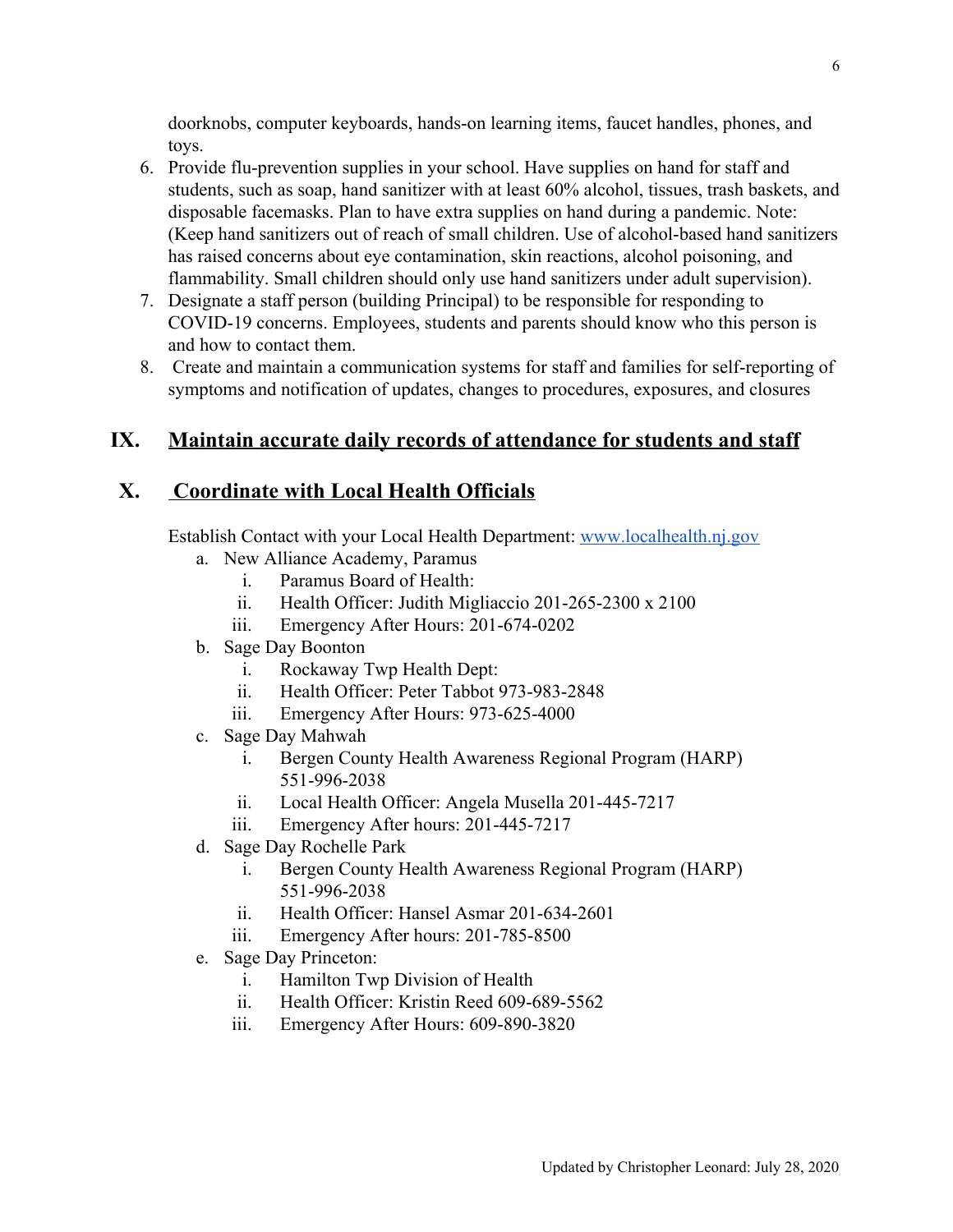# <span id="page-7-1"></span><span id="page-7-0"></span>**XI. Restart and Recovery Plan A. School Decision Tree for Reopening**



# <span id="page-7-2"></span>**B. Prior to Reopening:**

- 1. Establish and continue communication with local and State authorities to determine current mitigation levels in your community.
- 2. Follow [NJDOH Guidance for Reopening Childcare.](https://www.state.nj.us/health/cd/documents/topics/NCOV/COVID_guidance_reopening_childcare.pdf)
- 3. Evaluate facility space and make adjustments in furnishings to promote social distancing and safe movement throughout the building.
- 4. Protect and support staff and students who are at higher risk for severe illness, such as providing options for telework and virtual learning.
- 5. Plan to provide students and staff from higher transmission areas telework or learning and other options as feasible to eliminate travel to lower transmission areas and vice versa.
- 6. Maintain ongoing communication with any external community organizations that use your facilities to ensure that they also follow this guidance.
- 7. Ensure that students, parents, and staff are oriented to guidelines for: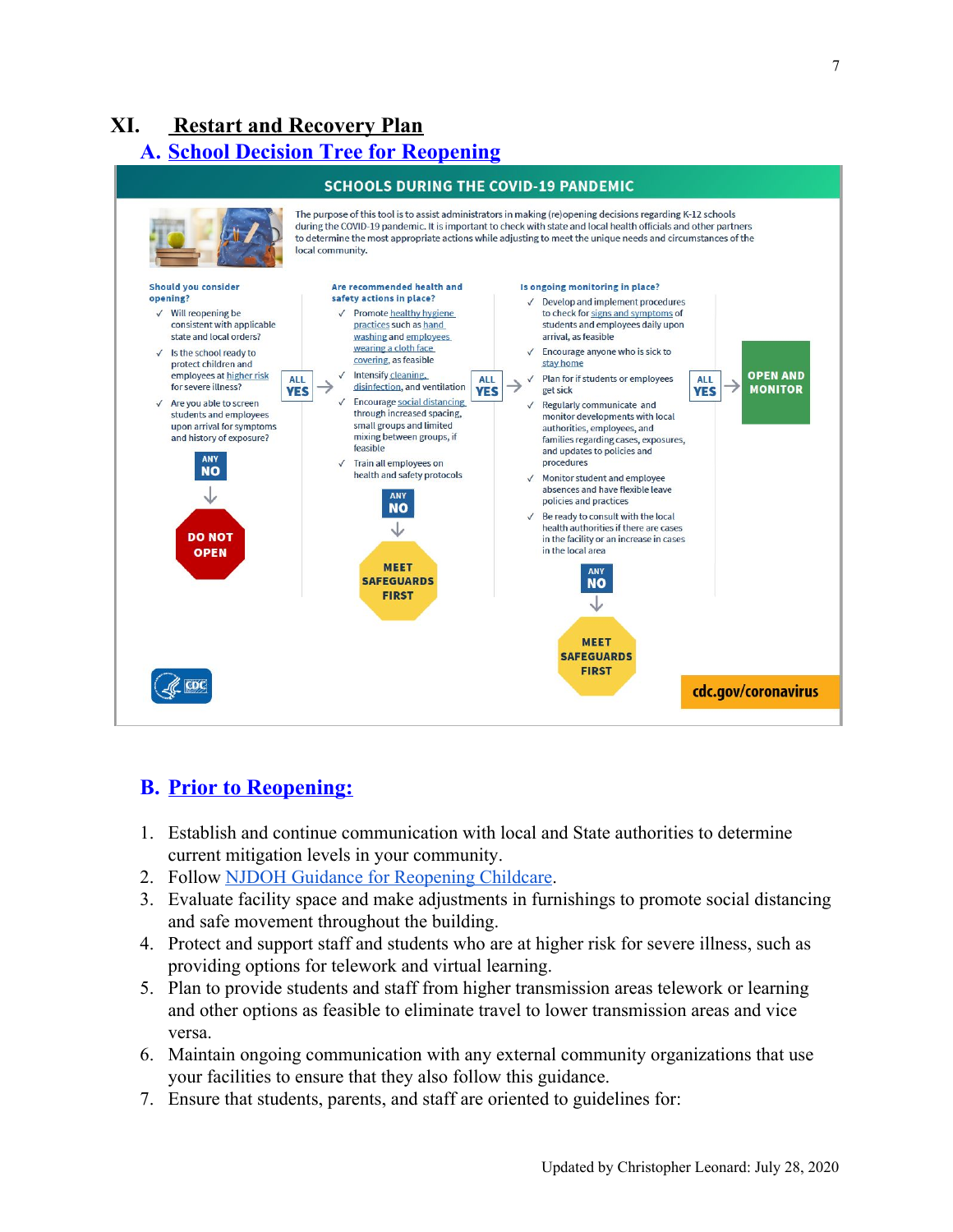- a. Health screenings
- b. Social distancing
- c. Handwashing
- d. Face Coverings
- e. Staying home when sick
- 8. Ensure that staff have received written notice that the Sage Day Schools and New Alliance Academy will manage sick leave in compliance with the **[Families First](https://www.dol.gov/agencies/whd/pandemic/ffcra-employer-paid-leave)** [Coronavirus Response Act: Employer Paid Leave Requirements](https://www.dol.gov/agencies/whd/pandemic/ffcra-employer-paid-leave). A copy of Employee Rights for Sick and Family Leave Under the Families First Coronavirus Relief Act was sent to all employees during the Spring of 2020 and must be re-sent to all employees prior to the start of the 2020-21 school year. This notice is also posted in [Shared](https://drive.google.com/drive/folders/1JW6TsAGs6HuOAeUX0-Z5886gThtlRoQS) [Drives/Sage Day Staff/Resources/Manuals.](https://drive.google.com/drive/folders/1JW6TsAGs6HuOAeUX0-Z5886gThtlRoQS)
- 9. Ensure water has been tested for lead (annually) and test water for pathogens after a prolonged closure. Encourage staff and students to bring their own water. Turn off/Seal off water fountains and post signage indicating: "DO NOT USE."

# <span id="page-8-0"></span>**C. CORE GUIDANCE**

**The Sage Day/New Alliance Academy Restart and Recovery Plan incorporates the core guidance contained in four key subject areas as outlined inThe Road Back: Restart and Recovery Plan produced by the NJ Department of Education.**

- **1. Conditions for Learning**
- **2. Leadership and Planning**
- **3. Policy and Funding**
- **4. Continuity of Learning**

# <span id="page-8-2"></span><span id="page-8-1"></span>**1. CONDITIONS FOR LEARNING**

#### **A. HEALTH & SAFETY GUIDELINES**

#### <span id="page-8-3"></span>**1. General Health and Safety Guidelines**

- a. Provide reasonable accommodations for staff and students at risk for severe illness.
- b. Teach and reinforce washing hands and covering coughs and sneezes among students and staff.
- c. All Staff must wear face coverings. Face coverings are most essential in times when physical distancing is not possible. Staff should be frequently reminded not to touch the face covering and to wash their hands frequently. Information should be provided to all staff on proper wear, removal, and washing of face coverings.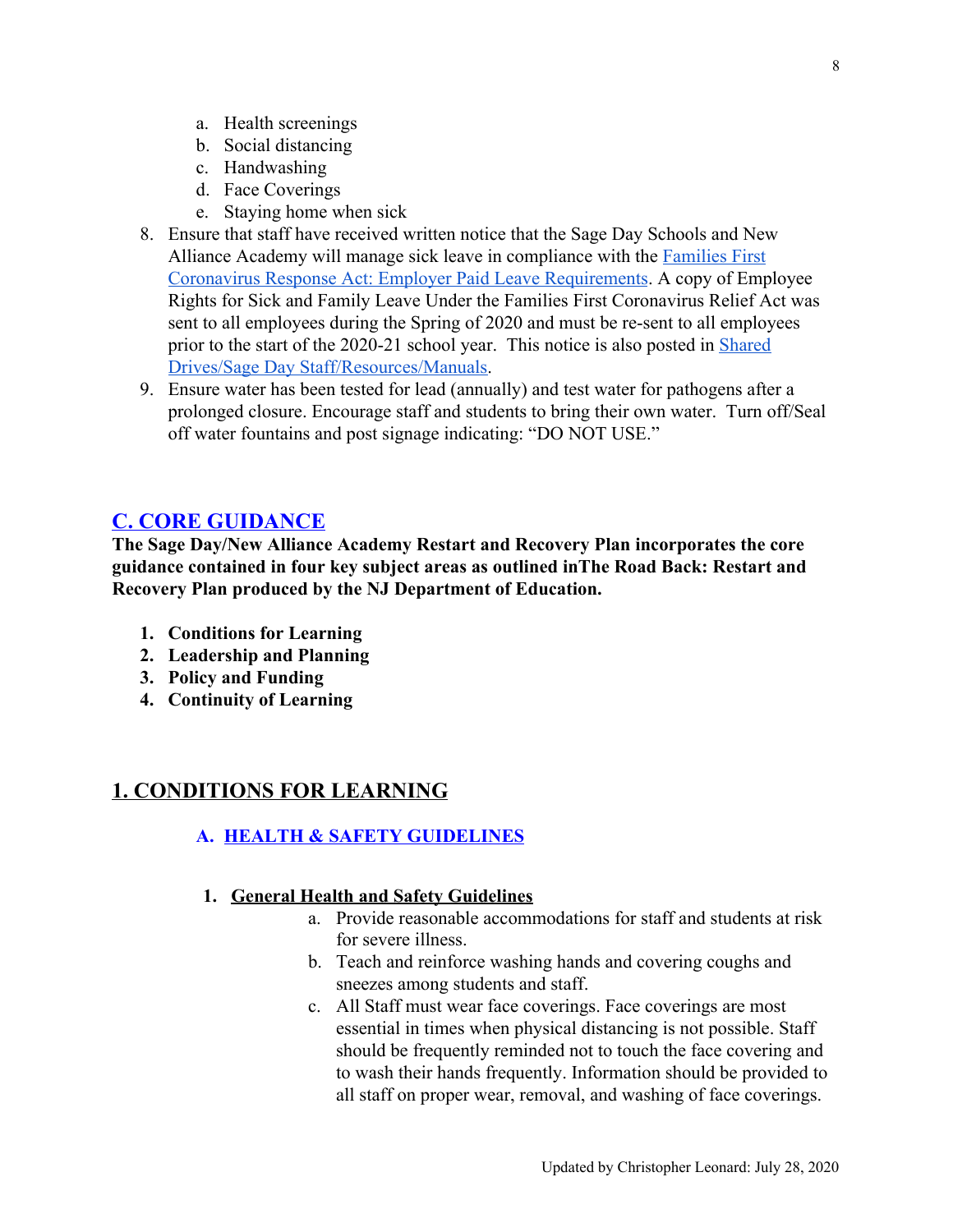- d. Students are **required** to wear face coverings. Information should be provided to all students on proper wear, removal, and washing of face coverings. Students will be provided with frequent reminders and opportunities to wash their hands as well as guidance on proper handwashing.
- e. Have adequate supplies to support healthy hygiene behaviors, including soap, hand sanitizer with at least 60 percent alcohol (for staff and older children who can safely use hand sanitizer), tissues, and no-touch trash cans.
- f. Post signs on how to stop the spread of COVID-19, properly wash hands for 20 seconds, promote everyday protective measures, and properly wear a face covering. (Examples below)
- [Wash Your Hands!](https://www.cdc.gov/handwashing/pdf/wash-your-hands-poster-english-508.pdf)
- [Keep Calm: Wash Your Hands](https://www.cdc.gov/handwashing/pdf/keep-calm-wash-your-hands_8.5x11.pdf)
- [Feeling Sick?](https://www.cdc.gov/coronavirus/2019-ncov/downloads/StayHomeFromWork.pdf)
- [Please Wear Your Face Mask Properly](https://coronavirus.delaware.gov/wp-content/uploads/sites/177/2020/05/business-signs-wear-face-mask-properly.pdf)

#### <span id="page-9-0"></span>**2. Classrooms, Testing and Therapy Rooms**

- a. Rooms must be set up to allow for social distancing (seating 6 feet apart, desks facing the same direction. Room capacity must be posted for each room.
- b. Either keep class groupings static or limit contacts during class changes by staggering movement time and establishing direction of travel restrictions in hallways and stairwells.
- c. Minimize the use of shared objects by utilizing 1:1 electronic devices, books, and materials. Prepare individual kits of materials for students as necessary. Larger equipment (lab equipment, microscopes, etc.) that must be shared MUST be disinfected between uses.
- d. Keep each student's belongings separated from others' via the use of individually labelled containers, cubbies, or areas.
- e. Ensure adequate ventilation by opening windows if possible and by installing and maintaining MERV-13 filters in HVAC systems.
- f. Prepare and maintain hand sanitizing stations in high traffic areas and keep bottled hand sanitizer in classrooms, therapy rooms and testing rooms.
- g. Encourage proper handwashing as outlined under General Guidelines above.
- h. Non-essential visitors and delivery personnel must be restricted. IEP meetings, testing, and family therapy shall be conducted remotely until NJDOH or local health have provided written authorization or guidelines for access. Intakes should be conducted remotely Tours may be conducted at school provided all participants wear face coverings and observe the social distancing and hygiene practices outlined in this plan. Essential repair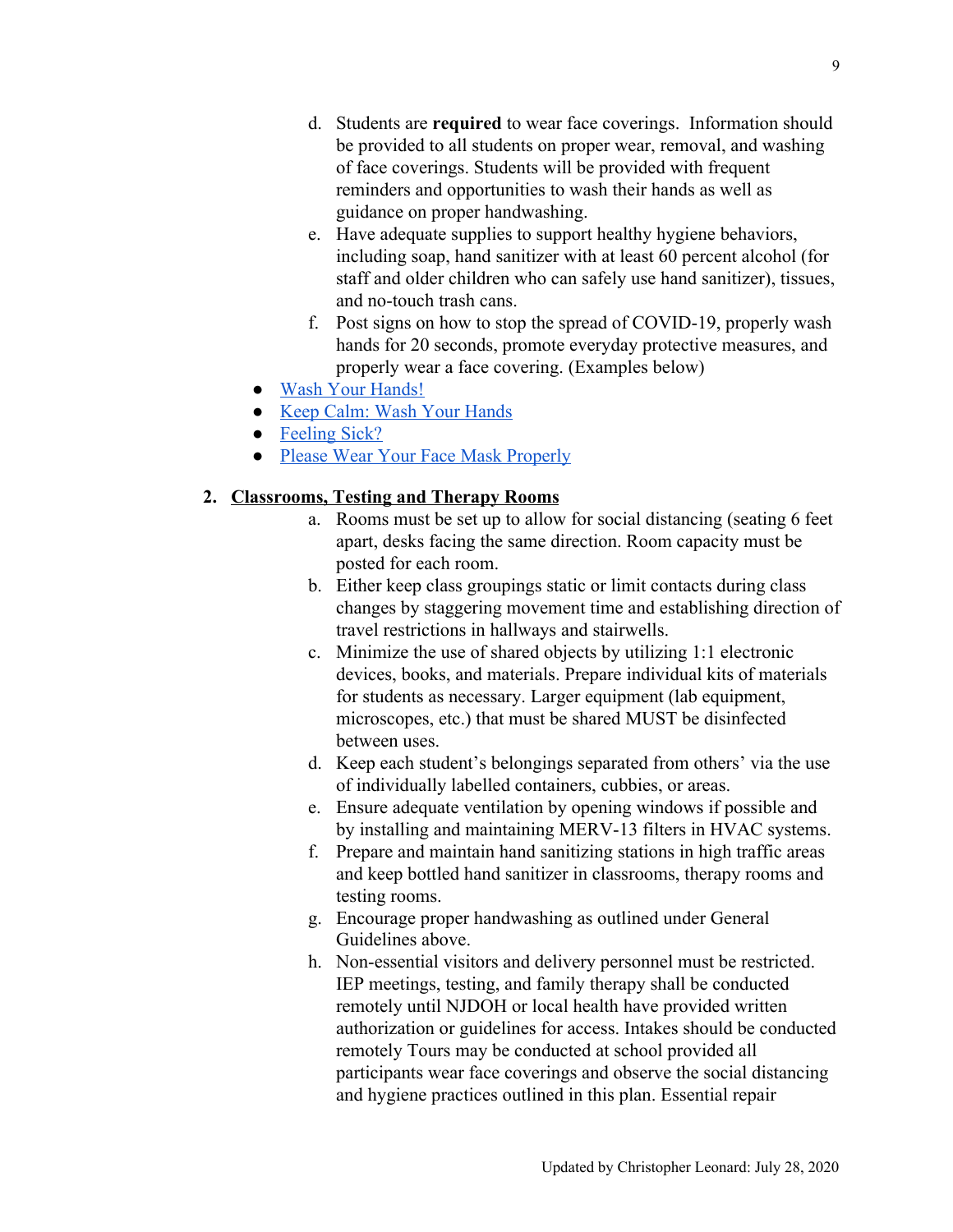personnel should be restricted to non-school hours when possible. When essential repairs must be made during school hours, workers must sign in and out (timestamped), wear face coverings, and observe the social distancing and hygiene practices outlined in this plan.

i. Ensure that staff, students, and parents continue to be oriented to all of these practices.

### <span id="page-10-0"></span>**3. Transportation**

- a. The Principal, or designee(s), at each location shall coordinate with transportation companies and drivers to reinforce the practices of
	- i. maintaining social distancing,
	- ii. cleaning and disinfecting buses,
	- iii. monitoring the health of drivers,
	- iv. ensuring that attendance is recorded for each bus during each trip to facilitate contact tracing.
- b. The Principal, or designee, at each location shall coordinate communication with parents to reinforce the importance of checking students for symptoms and taking temperatures at home. **Parents must be cautioned not to send students to school with symptoms under any circumstances, and not to send students to school who have taken any fever reducing medication within 24 hours of coming to school.**
- c. The Principal, or designee, at each location shall ensure that arrivals and departures to and from school are scheduled and implemented in a manner that allows for social distancing.

#### <span id="page-10-1"></span>**4. Student Flow, Entry, Exit, and Common Areas**

- a. Each location shall establish an external location(s) at a point of entry for student and staff health screenings (separate locations may be established for staff and students, if helpful).
- b. The school shall provide physical guides in their health screening locations as well as on stairwells, in hallways, common areas and classrooms to help ensure that staff and students remain at least six feet apart. These guidelines shall establish a required direction of travel, as necessary to maintain social distancing.
- c. Face coverings will be required when it is not possible to maintain social distancing.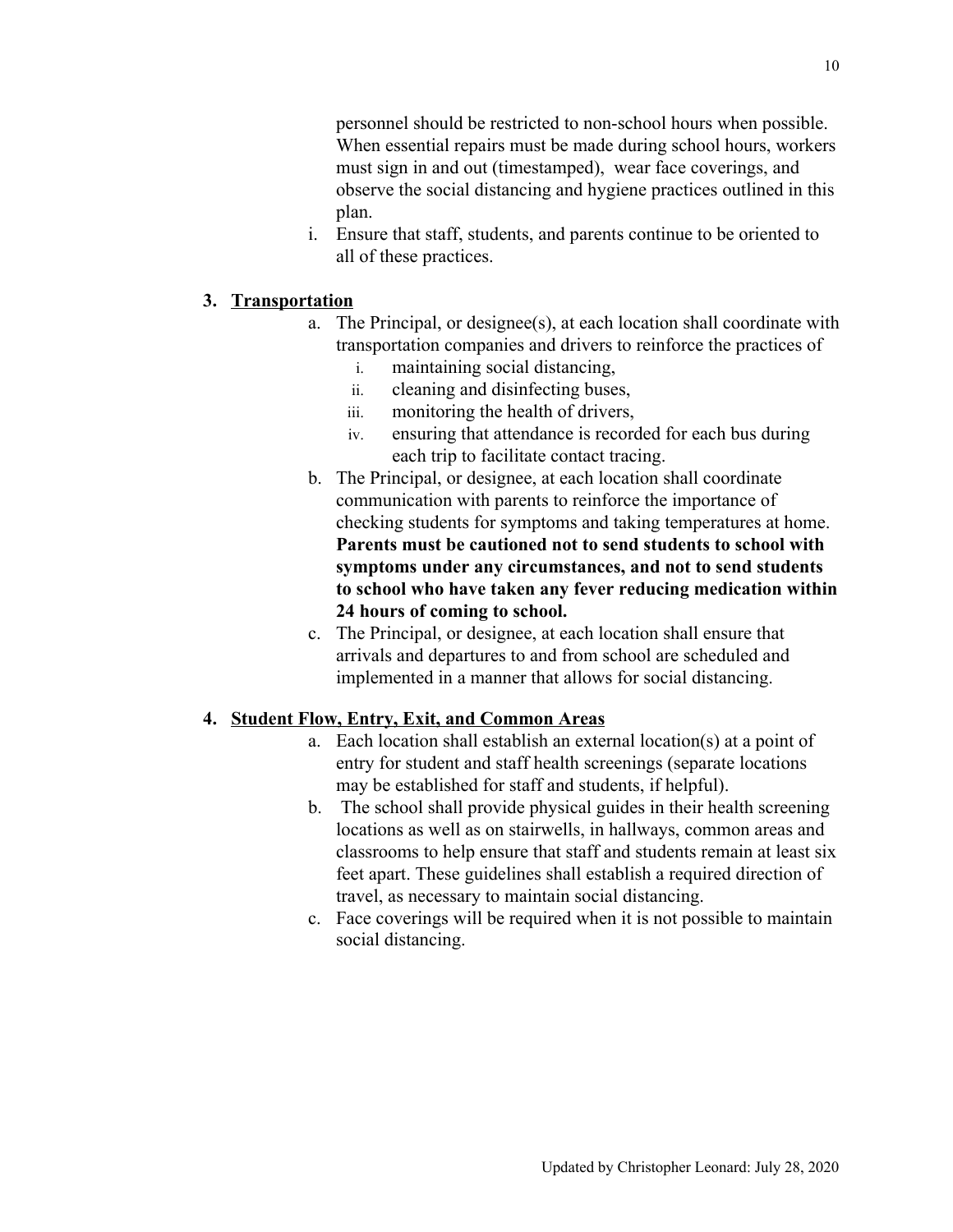#### **School Decision Tree for Student and Staff Illness in School**

# **School Decision Tree**

<span id="page-11-0"></span>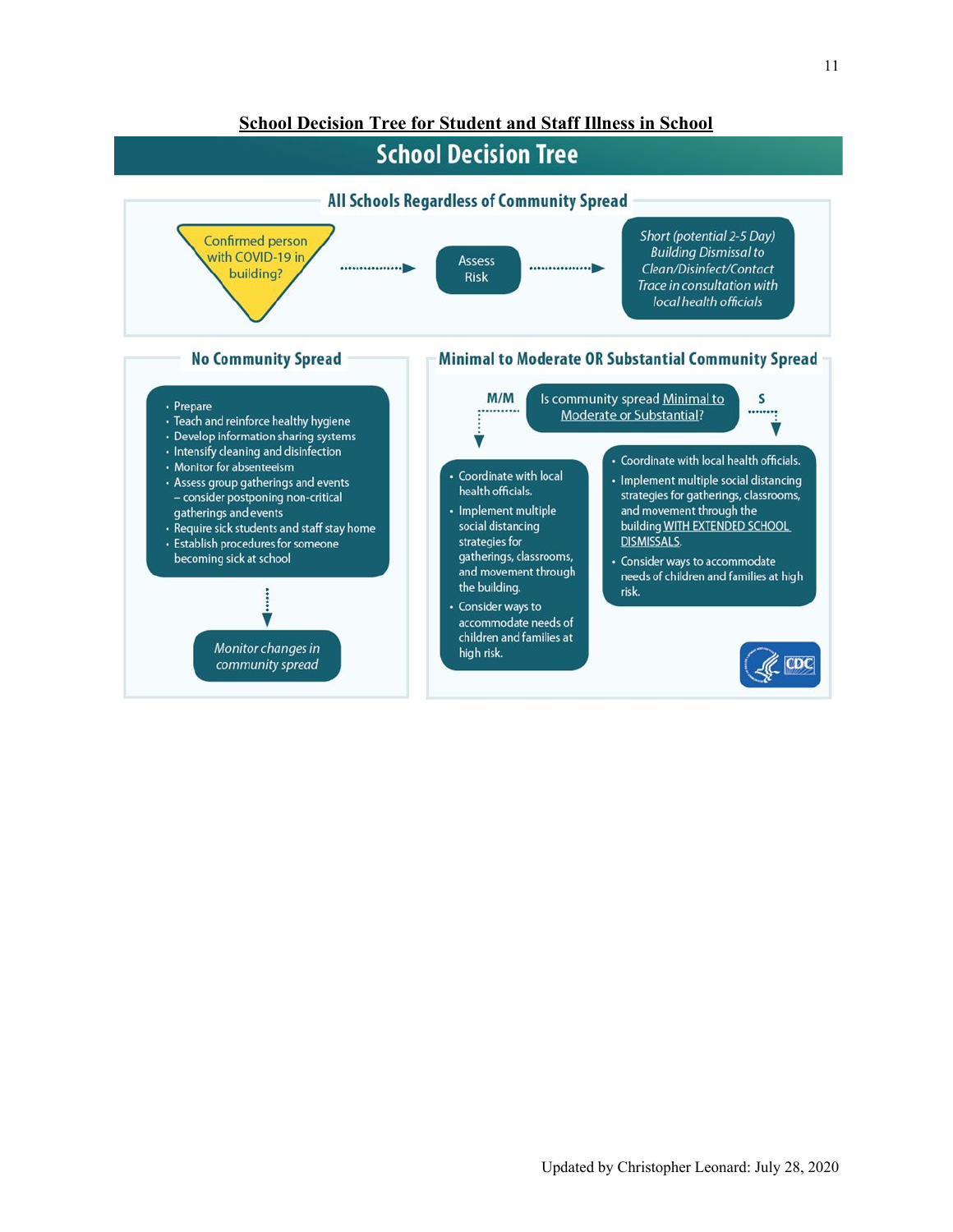# <span id="page-12-0"></span>**5. Screening, PPE, and Response to Students and Staff Presenting with Symptoms**

#### Screening

a. Students and employees will be respectfully screened for symptoms of and history of exposure to COVID-19 in accordance with the standard protocol established for the Sage Day Schools and New Alliance Academy. This protocol shall be updated periodically to ensure accordance with the most current CDC guidance and considerations. All locations will use [Daily Health](https://docs.google.com/forms/d/1U6GBa4nFTFfy8_h9Ur9bGPuB1tDTOSR-tBZh-0xK1-w/edit?ts=5f104e3f) [Screening.](https://docs.google.com/forms/d/1U6GBa4nFTFfy8_h9Ur9bGPuB1tDTOSR-tBZh-0xK1-w/edit?ts=5f104e3f)

### Response

- a. Establish a designated isolation room or area for people who are sick.
- b. Establish procedures for safely transporting anyone sick home or to a healthcare facility. Whenever possible a parent, guardian, or adult family member should transport students.
- c. Notify local health officials, staff, and families immediately of a possible case while Students and employees will be required to leave or not come into school if they test positive for COVID-19 and may be asked to leave or not come to school if they exhibit one or more of the symptoms of COVID-19, based on CDC guidance, that is not otherwise explained:
	- A fever of  $100.4^\circ$  F or greater
	- Cough
	- Shortness of breath or difficulty breathing
	- Chills
	- Repeated shaking with chills
	- Muscle pain
	- Headache
	- Sore throat
	- New loss of taste or smell
	- Fatigue
	- Congestion or runny nose
	- Nausea or vomiting
	- Diarrhea
- d. Students displaying one or more of these symptoms (and especially, fever, cough, or difficulty breathing) should be respectfully placed in your designated isolation room or area and asked to wear a face mask until they can be sent home. Parents of students or adult students who are sent home should be advised to follow [What To Do If You Are Sick](https://www.cdc.gov/coronavirus/2019-ncov/if-you-are-sick/steps-when-sick.html) and [When You Can Be](https://www.cdc.gov/coronavirus/2019-ncov/if-you-are-sick/end-home-isolation.html?CDC_AA_refVal=https%3A%2F%2Fwww.cdc.gov%2Fcoronavirus%2F2019-ncov%2Fprevent-getting-sick%2Fwhen-its-safe.html)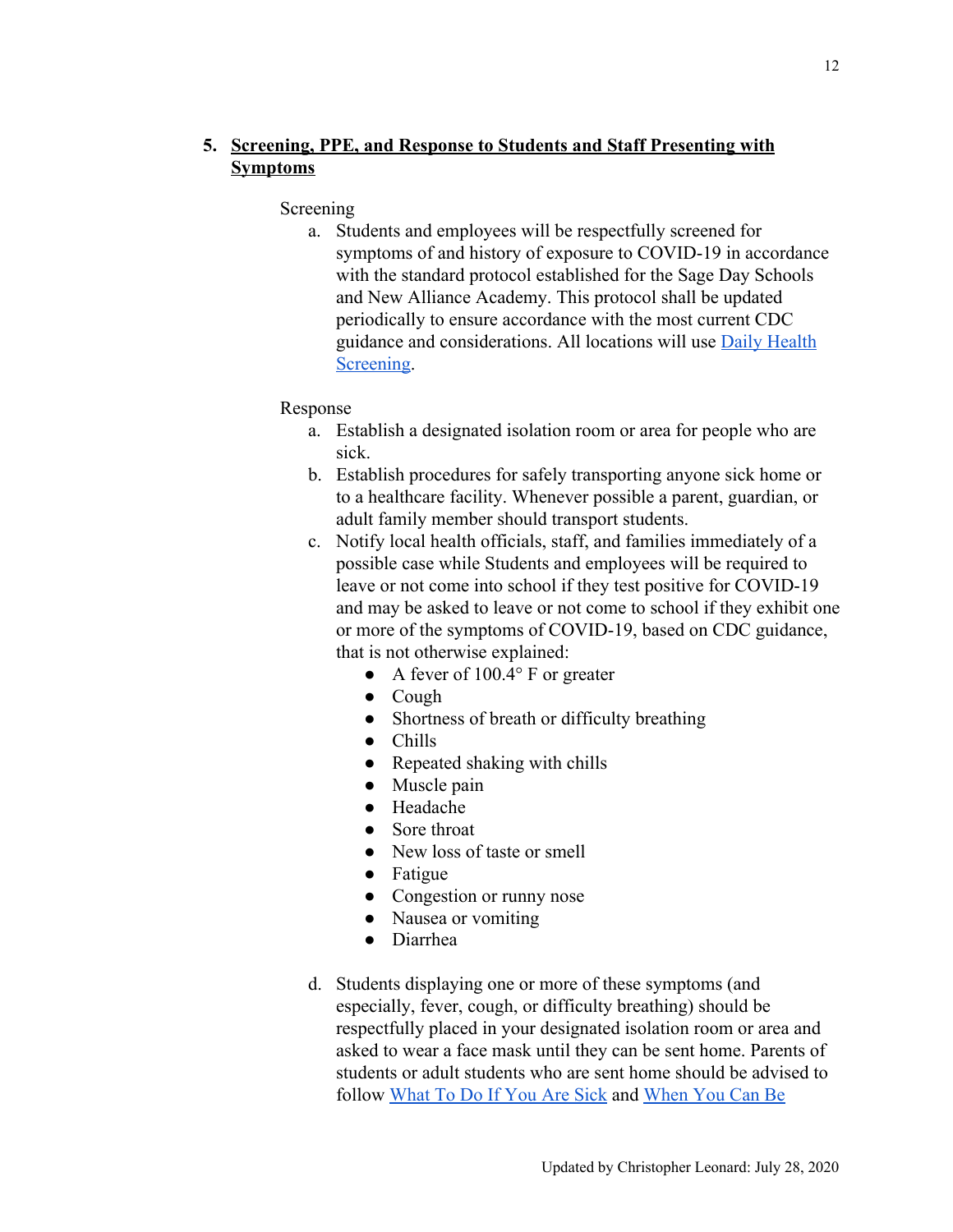[Around Others After You Had or Likely Had COVID-19.](https://www.cdc.gov/coronavirus/2019-ncov/if-you-are-sick/end-home-isolation.html?CDC_AA_refVal=https%3A%2F%2Fwww.cdc.gov%2Fcoronavirus%2F2019-ncov%2Fprevent-getting-sick%2Fwhen-its-safe.html) Provide printouts of these documents.

- e. Staff members displaying one or more of these symptoms should be respectfully sent home and advised to follow [What to Do if You](https://www.cdc.gov/coronavirus/2019-ncov/if-you-are-sick/steps-when-sick.html) [Are Sick](https://www.cdc.gov/coronavirus/2019-ncov/if-you-are-sick/steps-when-sick.html) and [When You Can Be Around Others After You Had or](https://www.cdc.gov/coronavirus/2019-ncov/if-you-are-sick/end-home-isolation.html?CDC_AA_refVal=https%3A%2F%2Fwww.cdc.gov%2Fcoronavirus%2F2019-ncov%2Fprevent-getting-sick%2Fwhen-its-safe.html) [Likely Had COVID-19](https://www.cdc.gov/coronavirus/2019-ncov/if-you-are-sick/end-home-isolation.html?CDC_AA_refVal=https%3A%2F%2Fwww.cdc.gov%2Fcoronavirus%2F2019-ncov%2Fprevent-getting-sick%2Fwhen-its-safe.html). Provide printouts of these documents.
- **f. Any person sent home with symptoms will require a doctor's written clearance or negative COVID-19 test result to return to school.**
- g. Close off areas used by a sick person and do not use before cleaning and disinfection. Wait 24 hours before you clean and disinfect. If it is not possible to wait 24 hours, wait as long as possible. Ensure safe and correct application of disinfectants and keep disinfectant products away from children.
- h. The Principal or designee shall contact the school nurse to report the situation, to coordinate communication with local health officials regarding reporting and contact tracing, and to identify any additional measures to be taken.
- i. If the school district becomes aware that an individual who has spent time in a district facility tests positive for COVID-19, district officials must immediately notify local health officials, staff, and families of a confirmed case while maintaining confidentiality. If the individual does not live in New Jersey, the case should be reported to the New Jersey Department of Health (609-826-5964).
- j. Assist Local Health Officials with contact tracing. Methods to assist in contact tracing include providing records of groups/cohorts, assigned staff, and daily attendance. Facilities should be prepared to provide the following information when consulting public health:
	- i. The identity of the person with COVID-19 or probable COVID-19 (i.e. staff, child in care, household contact).
	- ii. The date the person with COVID-19 or probable COVID-19 was last in the building;
	- iii. The date the person developed symptoms.
	- iv. Types of interactions the person may have had with other persons in the building or in other locations.
	- v. How long their interactions were with other persons in the building.
	- vi. If other persons in the childcare program have developed any symptoms; and
	- vii. Any other information to assist with the determination of next steps.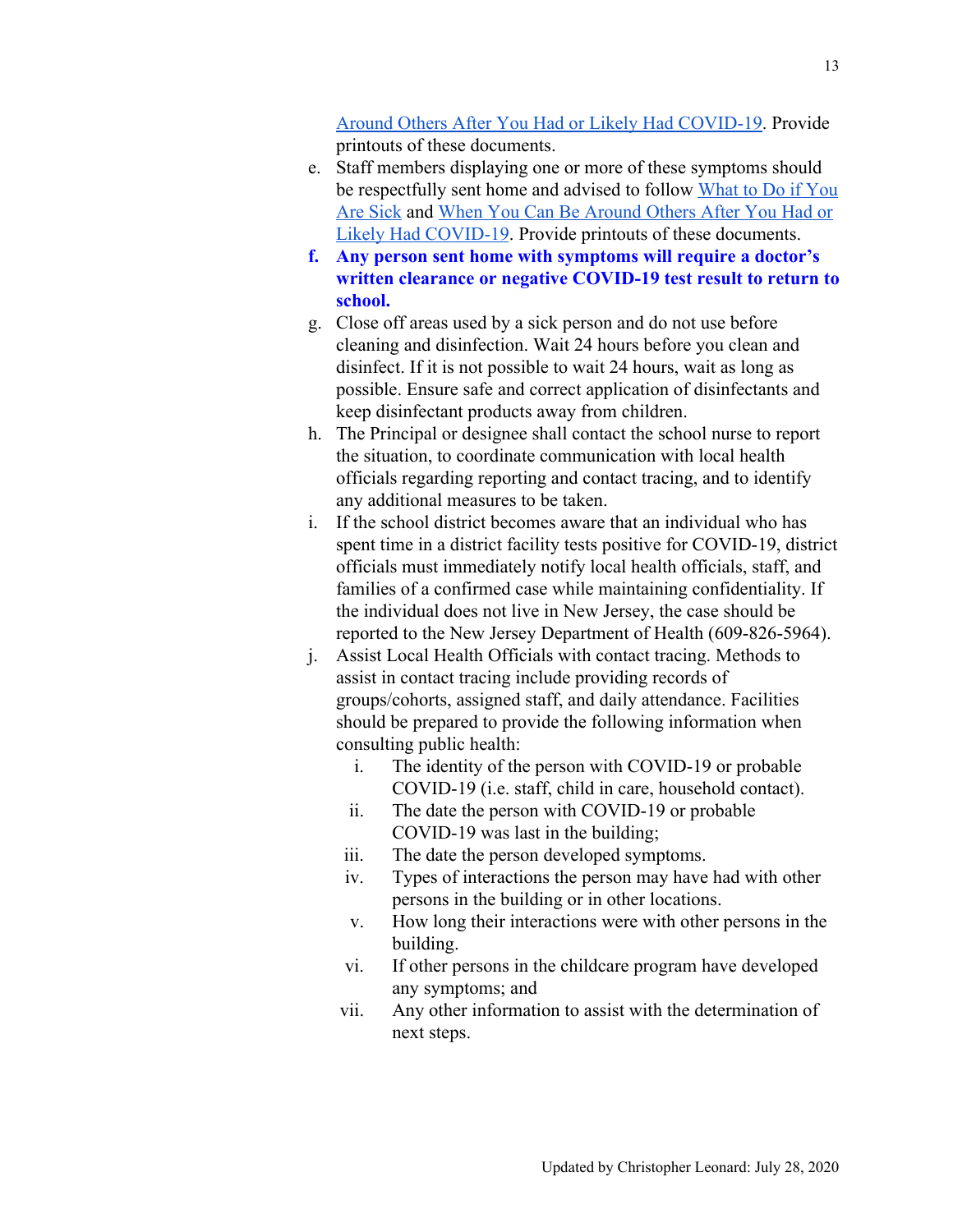# <span id="page-14-0"></span>**6. Contact Tracing**

- a. All staff, students, parents, and guardians shall be provided with information regarding the role of contact tracing in keeping the school community safe from the spread of contagious disease.
- b. Each school location shall work collaboratively with their school nurse and local health department to facilitate contract tracing by the local health department as well as educate the broader school community on the importance of contact tracing.

# <span id="page-14-1"></span>**7. Facilities Cleaning Practices**

- a. Intensify cleaning, disinfection, and ventilation
- b. Clean and disinfect frequently touched surfaces within the school nightly and at planned intervals during the school day (for example, playground equipment, door handles, sink handles, drinking fountains) and shared objects (for example, devices, lab equipment, art supplies) between uses.
- c. Use only FDA approved products and ensure cleaning staff are using safe and correct application of cleaning products and disinfectants. Keep products away from children.
- d. Ensure ventilation systems operate properly and utilize MERV-13 filters in HVAC systems.
- e. Increase circulation of outdoor air as much as possible by opening windows and doors, using fans, or other methods. Do not open windows and doors if they pose a safety or health risk (e.g., allowing pollens in or exacerbating asthma symptoms) to students using the facility.
- f. Continue to follow water safety protocols outlined in  $II$ . Prior to [Reopening](#page-7-2) (above). Encourage staff and students to bring their own water and do not reopen water fountains without written clearance from your local health department.
- g. In the event that any outdoor tent(s)or temporary structure(s) is/are used for screening or instruction, the Principal, or designee(s) shall ensure that the tent or structure is inspected and approved for use by local fire officials.

# <span id="page-14-2"></span>**8. Meals**

- a. Serve meals in classrooms or stagger dining to allow for social distancing.
- b. Serve individually plated, boxed, or bagged meals.
- c. Clean and disinfect between groups.
- d. Clean and sanitize tables/surfaces between each meal service, pursuant to [Environmental Protection Agency \(EPA\) Guidelines](https://www.epa.gov/sites/production/files/2020-04/documents/316485-c_reopeningamerica_guidance_4.19_6pm.pdf).
- e. Space students at least six feet apart.
- f. Ensure students are not sharing food.
- g. Use disposable food service items (e.g., utensils, dishes).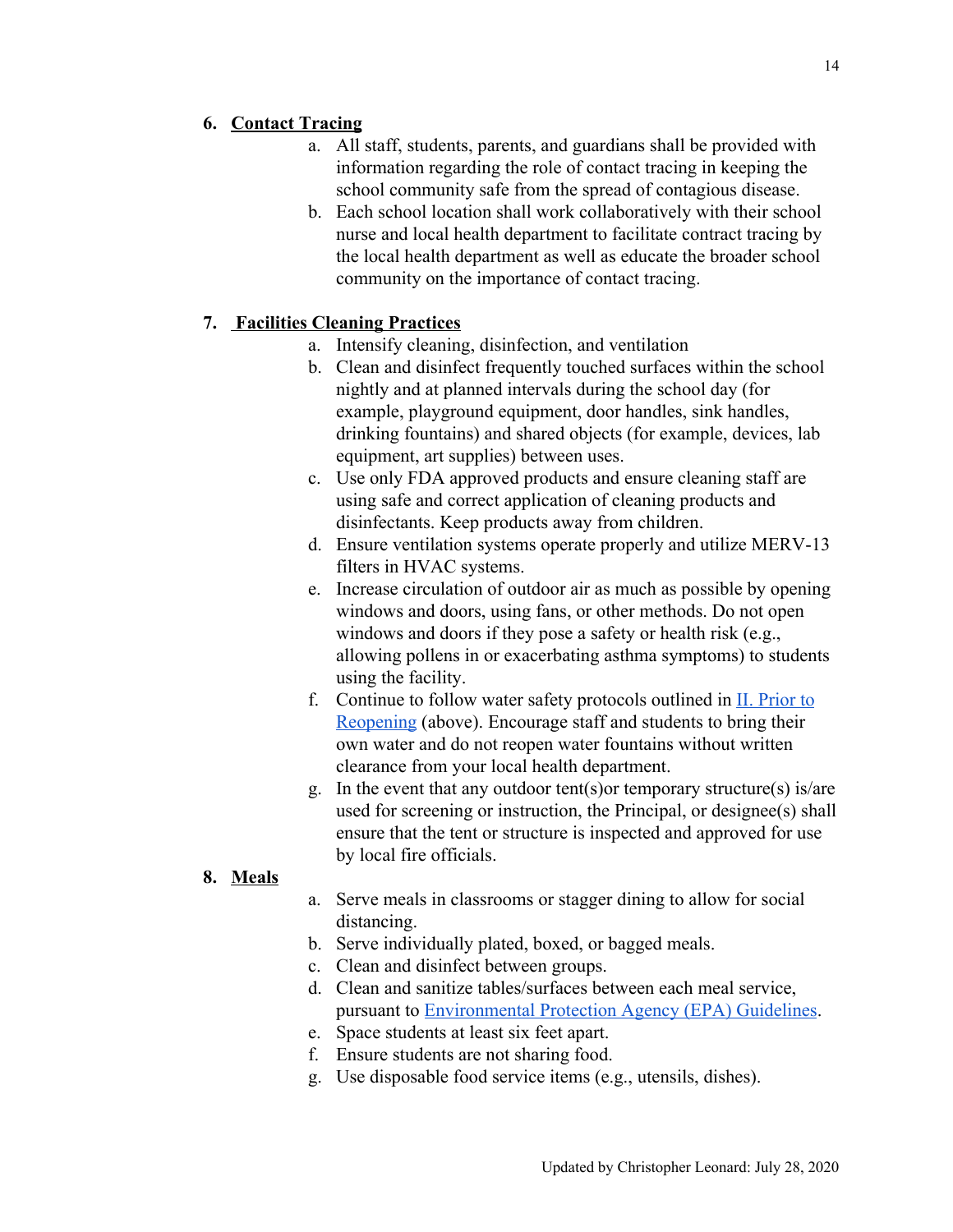h. Encourage proper hand washing before and after eating meals and hold activities in separate classrooms.

# <span id="page-15-0"></span>**9. Recess/Physical Education**

- a. Recess and physical activities shall be conducted in a manner that ensures social distancing. This will involve the use of physical guidelines, outdoor spaces as possible and careful selection of activities.
- b. If two or more groups are sharing an indoor or outdoor space at the same time, they should have at least 6 feet of open space between them.
- c. Use cones, flags, tape, or other signs to create boundaries between groups.
- d. Always wash hands immediately after outdoor playtime.
- e. Complete an inventory of outdoor spaces (green spaces, open space, and local parks and fields) and designate zones, use stations, mark off areas, floor markers, floor tape, poly spots, etc., to ensure separation among students (six feet for social distancing).
- f. Students should be encouraged to wear comfortable clothing and safe footwear to school that allows for safe movement and is appropriate for the weather in order to participate in physical education and outdoor activities.
- g. Mitigate risk, limit and/or eliminate direct contact with equipment (lessons with no equipment) and do not allow sharing of equipment. If equipment must be shared, clean and disinfect between each use. Physical Education may be conducted online as necessary.

# <span id="page-15-1"></span>**10. Extracurricular Activities and Use of Facilities Outside of School Hours**

- a. All extracurricular activities must comply with applicable social distancing requirements and hygiene protocols as outlined throughout this plan.
- b. All community organizations utilizing school facilities must follow the standards and guidance contained in this plan.

# <span id="page-15-2"></span>**B. SHORT-TERM SCHOOL CLOSURE**

- 1. Check State and local health department notices daily about transmission in the area and adjust operations accordingly
- 2. In the event a person diagnosed with COVID-19 is determined to have been in the building and poses a risk to the community, consult local health officials and consider closing for a short time (2-5 days) for cleaning and disinfection. Implement remote instruction. Continue to communicate with staff and families during the closure to monitor community spread and determine whether to re-open or initiate longer term closure.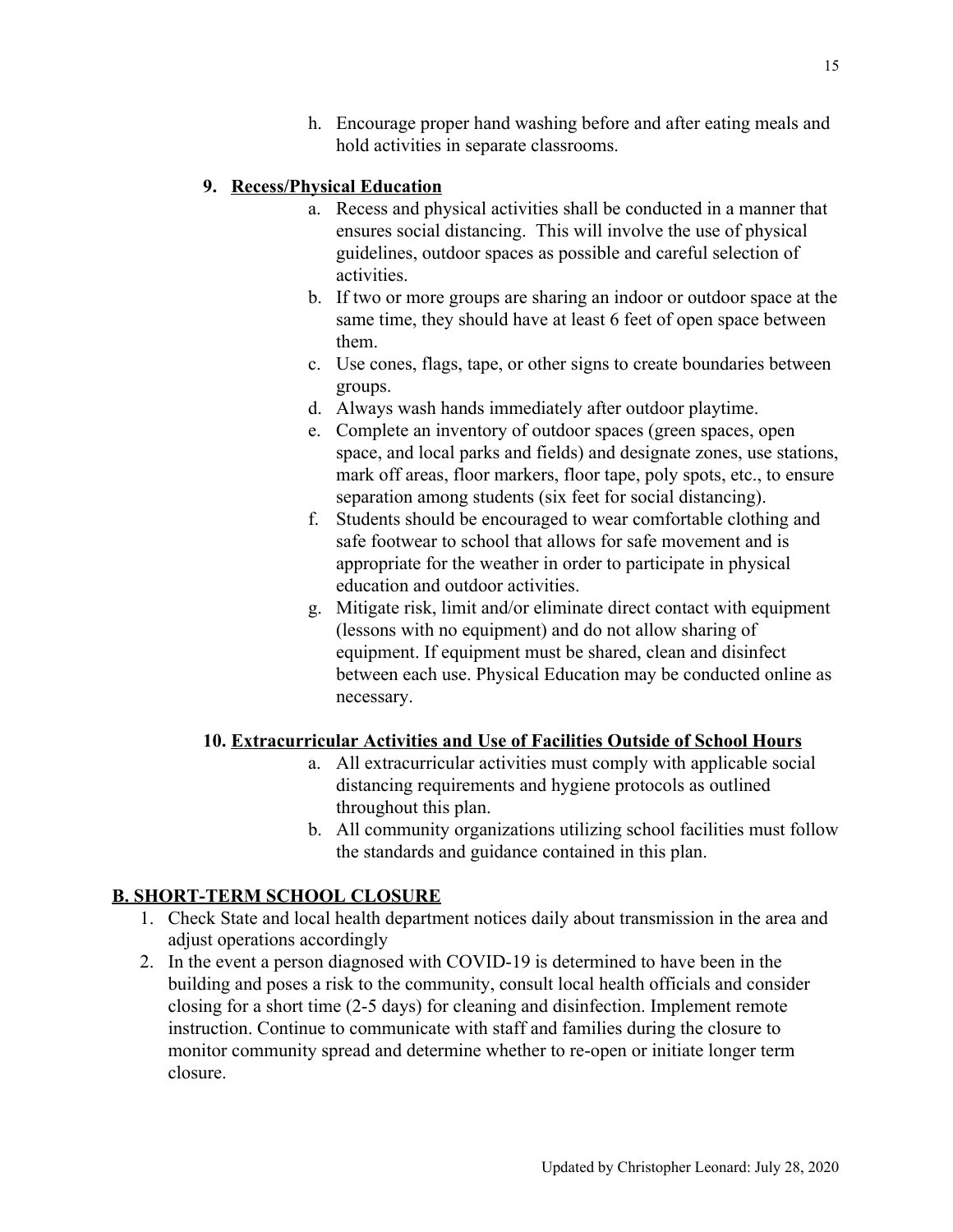# <span id="page-16-0"></span>**C. MEASURES TO ADDRESS IMPACT OF SOCIAL ISOLATION ON STUDENTS AND STAFF**

# <span id="page-16-1"></span>**Social Emotional Learning and School Climate and Culture**

# <span id="page-16-2"></span>**Staff Well Being**

- 1. Provide time and space for individuals to process traumatic events, re-establish connections with each other, and receive support that promotes their healing.
- 2. Support staff access to mental and behavioral resources and encourage them to utilize these services.
- 3. Create opportunities for staff to regularly practice and reflect on their social and emotional competencies. This will include a pilot program in which a cohort of teacher representatives from each location will participate in a Mindfulness Awareness program for Educators as well as continued training for clinicians in Transference-Focused Psychotherapy (TFP).

# <span id="page-16-3"></span>**Trauma Informed Social and Emotional Learning**

- 1. Establish clear routines and maintain clear communication among staff and between staff, students, and families.
- 2. Prioritize relationships and well-being over assignment and behavioral compliance.
- 3. Support students and staff in feeling safe, connected, and hopeful for connection and reflection among students, families, and staff (i.e., virtual town-halls, small group online meetings, surveys, etc.).
	- a. Assess feedback to highlight SEL strategies that have been effective in supporting and engaging students, families and staff and identify action steps for improvement.
- 4. Continue to utilize the intensive individual, group and family therapy modalities that are intrinsic to our programs to provide **wraparound case management**, **mental health support,** and a consistent forum for **communication with each family**.

# <span id="page-16-4"></span>**School Culture and Climate**

- 1. Prioritize the health and emotional well-being of staff and students above all else.
- 2. Assess the school climate to identify vulnerabilities and plan to implement evidence-based strategies to address identified needs
- 3. Set clear expectations on social norms, relationship building, and behavioral expectations and continue to sustain reinforcement of these elements throughout the school year.

# <span id="page-16-5"></span>**Utilizing the Strengths of Staff**

- 1. Utilize newsletters, the school website, and/or social media to continually communicate with families and staff about the application and importance of SEL.
- 2. Provide students with opportunities to connect with other students (within learning and socially).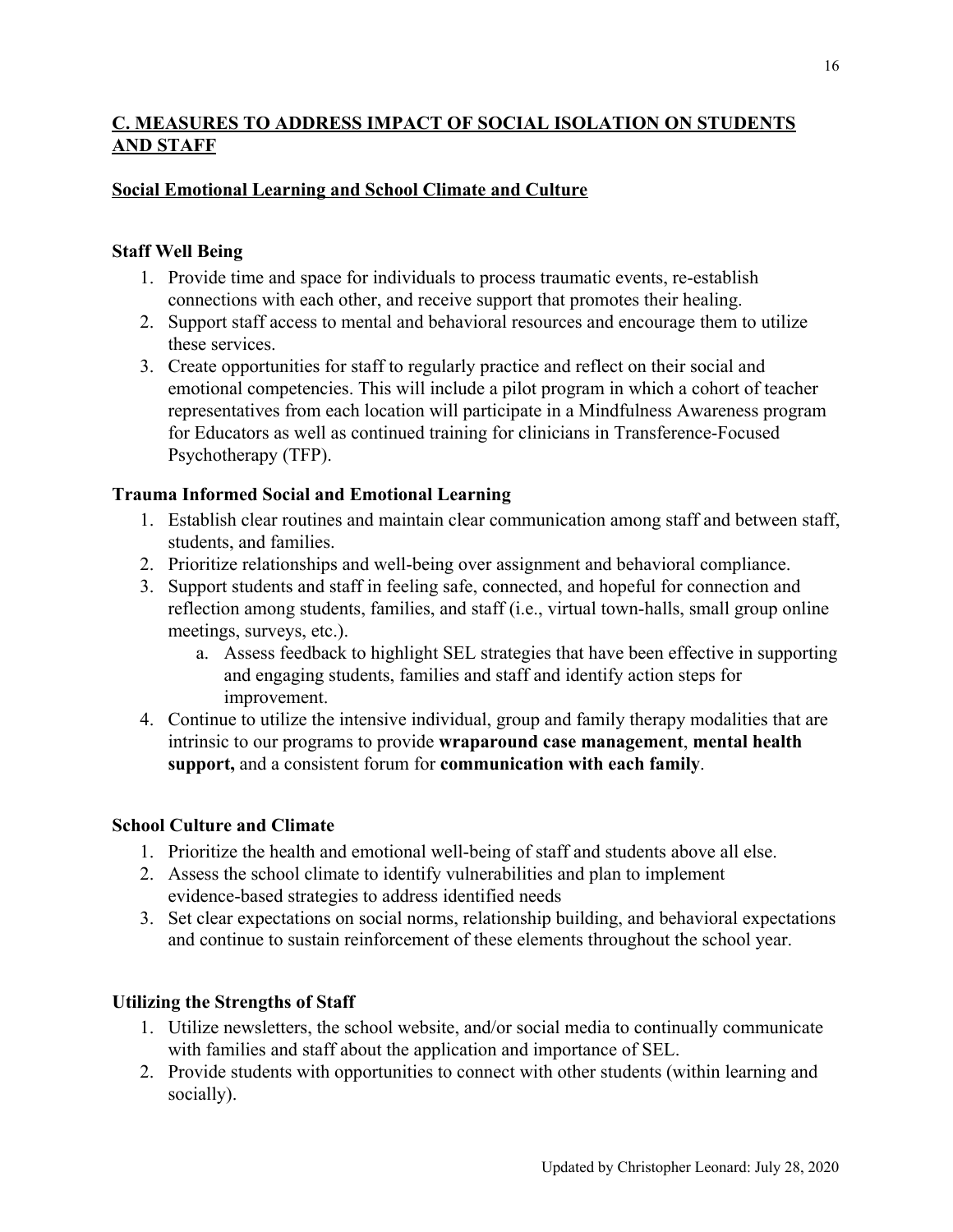- 3. Remain vigilant regarding any changes in student behavior and report concerns to administrators and clinical staff to facilitate prompt intervention.
- 4. Continue dialogue with staff to assess well-being and identify professional development needs.
- 5. Educators and Clinicians should stay attuned to developing best practices and share these with colleagues. Best practices should be catalogued for ready reference by staff.

### <span id="page-17-0"></span>**Multi-Tiered Systems of Support**

# <span id="page-17-1"></span>**Universal Screening, Data-Based Decision Making & Collaborative Problem Solving Teams**

Educators in each Academic Department/Subject Area shall establish measures to gather data to evaluate student readiness and drive instructional decisions upon the return to school and serve as a Collaborative Problem Solving Team to identify best practices for differentiated skill development and recovery.

# <span id="page-17-2"></span>**Family Engagement**

- 1. Administrators and staff at each location shall establish protocols to actively include families and students in decision-making processes, teams, and meetings regarding interventions and supports. Techniques may include surveys, virtual parent advisory group meetings, virtual town halls, etc.
- 2. There should be ongoing consideration of families' capacity to provide in-home support for students and the provision of support or accommodations that may be necessary to facilitate family participation.

# <span id="page-17-3"></span>**2. LEADERSHIP AND PLANNING**

# <span id="page-17-4"></span>**A. PANDEMIC RESPONSE TEAM**

- a. Each Sage Day and New Alliance Academy location shall establish a Pandemic Response Team that is representative of the school community and meets at least weekly. Team responsibilities include:
	- i. Overseeing the school's implementation of the district's reopening plan, particularly health and safety measures, and providing safety and crisis leadership.
	- ii. Adjusting or amending school health and safety protocols as needed.
	- iii. Providing staff with needed support and training.
	- iv. Reviewing school level data regarding health and safety measures and the presence of COVID19 and reporting that data to the district as required.
	- v. Developing and implementing procedures to foster and maintain safe and supportive school climates as necessitated by the challenges posted by COVID-19.
	- vi. Providing necessary communications to the school community and to the district.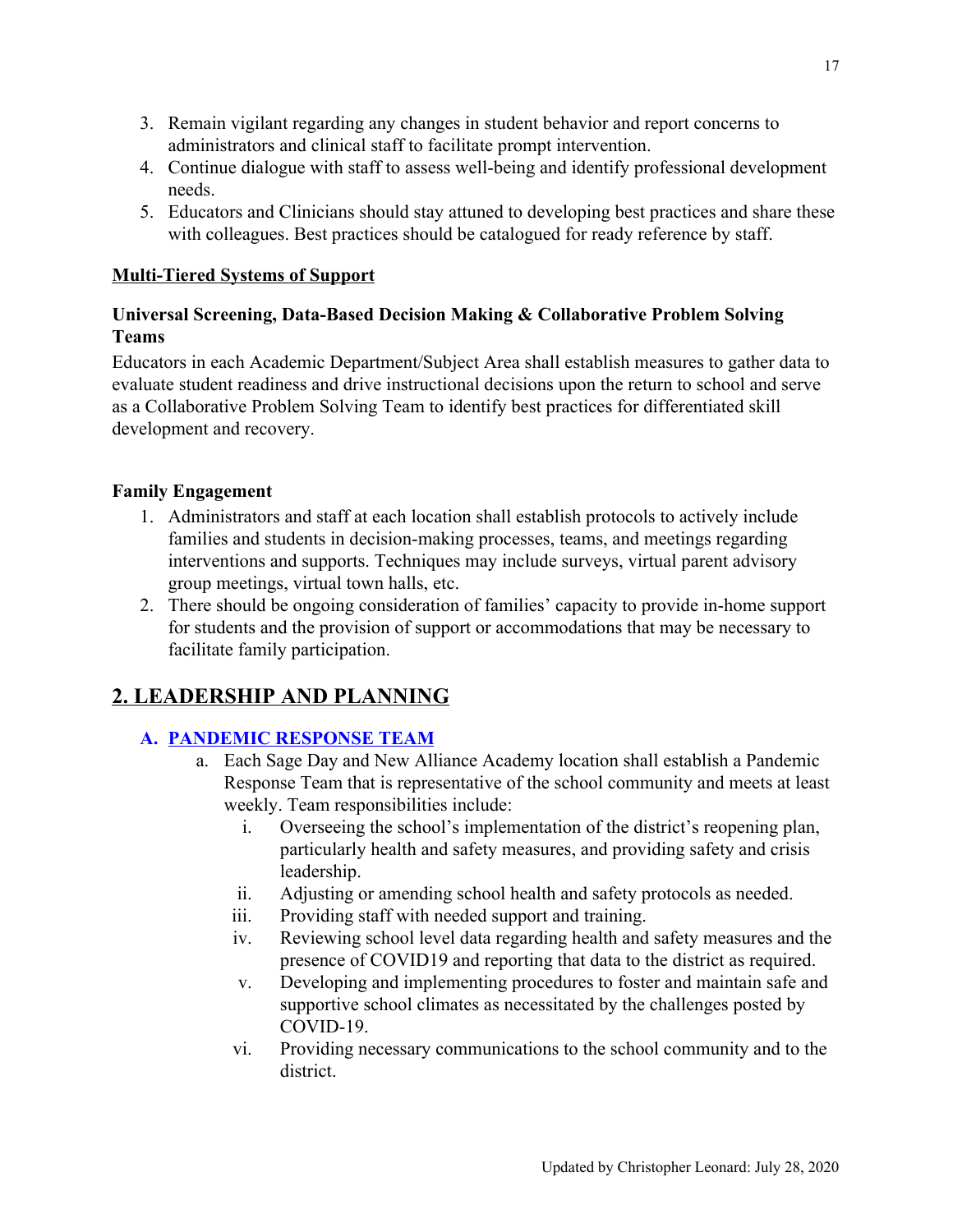- vii. Creating pathways for community, family, and student voices to continuously inform the Team's decision-making.
- viii. Our Pandemic Response Team is listed here: [PLAN ADMINISTRATOR](#page-3-2) [& PANDEMIC RESPONSE TEAM](#page-3-2)

# <span id="page-18-0"></span>**B. SCHEDULING**

- 1. Scheduling Priorities are :
	- a. Lead with the health, safety, and wellness of students and staff as the top priority.
	- b. Maintain the continuity of learning.
	- c. Facilitate equity and ease of access to communications and resources.
	- d. Flexibly accommodate the needs and varying circumstances of all learners.
	- e. Incorporate educators, students, parents, and school boards and other community members in the local community into the entire analysis and planning cycle.
- 2. Each Sage Day and New Alliance Academy location shall implement a three-tiered plan for reopening that will include options for In-Person Learning, Hybrid Learning and Remote Learning.
	- a. At New Alliance Academy these tiers shall be organized as follows: [https://documentcloud.adobe.com/link/review?uri=urn:aaid:scds:US:9e20](https://documentcloud.adobe.com/link/review?uri=urn:aaid:scds:US:9e203670-b918-48f0-86e8-ff9fba80840d) [3670-b918-48f0-86e8-ff9fba80840d](https://documentcloud.adobe.com/link/review?uri=urn:aaid:scds:US:9e203670-b918-48f0-86e8-ff9fba80840d)

# <span id="page-18-2"></span><span id="page-18-1"></span>**C. STAFFING**

# **1. Administrator Guidelines**

- a. Consider roles for staff with health concerns, leveraging them to enhance the virtual learning environment and inform in-person instruction.
- b. Provide time for staff collaboration and planning (See Scheduling section).
- c. Prioritize vulnerable students for face-to-face small group and/or individual instruction.
- d. Help identify needs for and ensure implementation of differentiated instruction.
- e. Identify teachers and teacher leaders that may provide support to staff to continuously improve instruction in a virtual environment.
- f. Develop and communicate a plan of accountability that identifies how teachers will monitor and assess student performance. This should include how they grade students. Do this at the start of the year and adjust and reinforce each quarter.
- g. Work with staff and faculty to ensure that teaching and learning, and all student services are effectively and efficiently developed, planned, and delivered.
- h. Hone collaboration, cooperation and relationship building skills using alternative methods to remain connected to virtual instruction.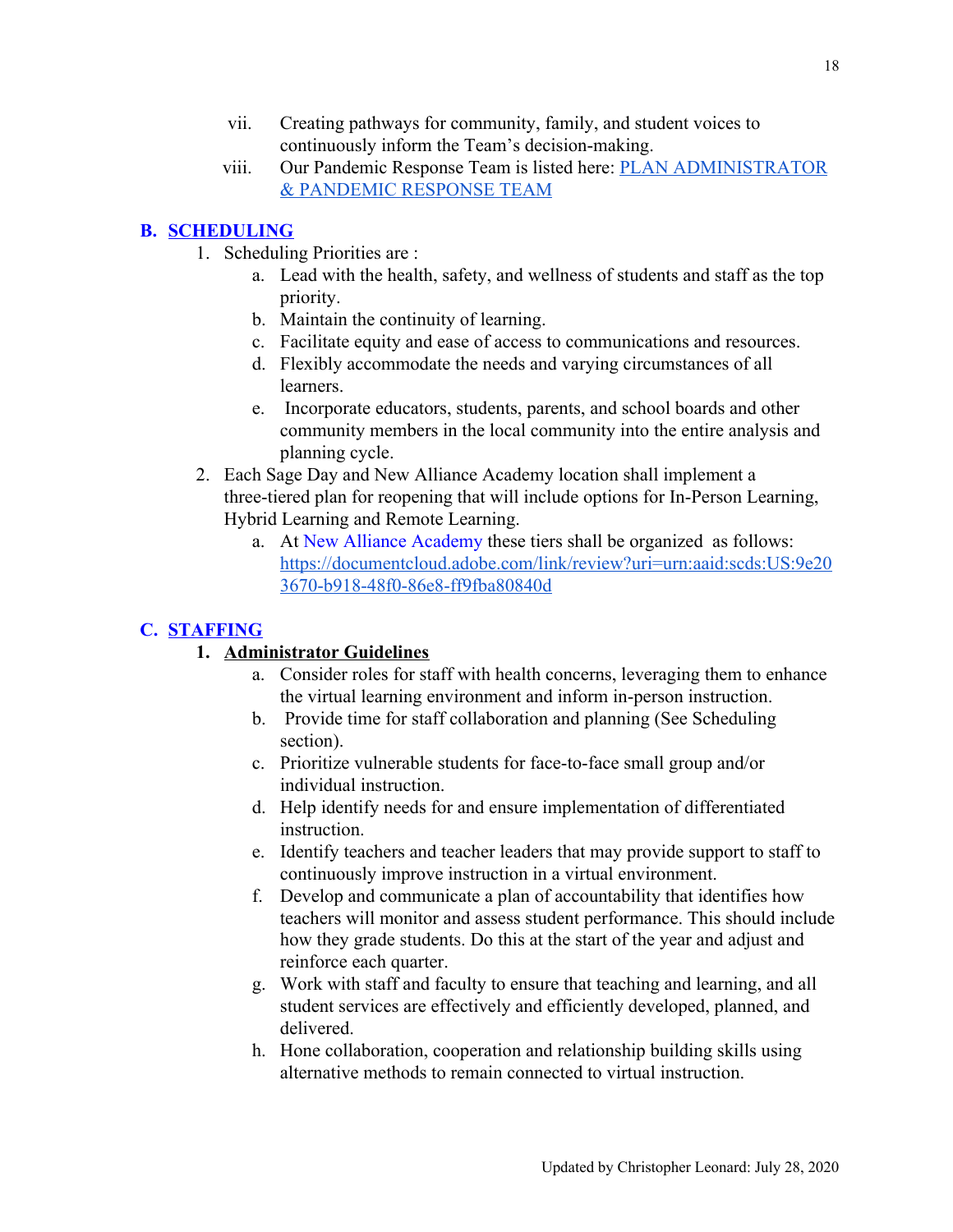- i. Define and provide examples of high-quality instruction given context and resources available.
- j. Assess teacher, student, and parent needs regularly.
- k. Ensure students and parents receive necessary supports to ensure access to instruction.
- l. Communicate expectations for delivering high-quality instruction, assessing, and monitoring student progress in the virtual environment, in accordance with NJDOE's Professional Standards for Teachers and NJ Professional Standards for Leaders (N.J.A.C. 6A:9).
- m. Plan a process to onboard students and reestablish the classroom environment through emphasizing relationships with students and parents and resetting routines.
- n. Collaborate on curriculum planning and assessing student academic and social emotional well-being when they return to school.
- o. Create feedback loops with parents and families about students' academic and social emotional health and well-being, through use of remote learning conferences and/or surveys to parents about their student's experience and learning while out of school.
- p. Leverage the range of academic interventions and social emotional and mental health support services our schools provide.
- q. Create and communicate realistic student schedules to increase student engagement and accountability for both hybrid and remote learning models.
- r. Collaborate in determining expectations for differentiated instruction and rigor in hybrid and remote learning models.
- s. Support families in connecting with teachers and other services they need to be successful in navigating the virtual environment.

# <span id="page-19-0"></span>**2. Instructional Staff Guidelines for Hybrid and In-Person Learning**

- a. Reinforce social distancing protocol with students and colleagues Limit group interactions to maintain safety.
- b. Reinforce school building safety logistics (entering, exiting, restrooms, etc.).
- c. Stay current with district online protocols and platforms.
- d. Set clear expectations for remote and in-person students.
- e. Plan standards-based lessons to meet the needs of students at various levels, ensuring versatility of lessons to apply to in-person and remote settings.
- f. Develop predictable routines and structures for students while maintaining student engagement through varied instructional strategies/modalities.
- g. Prioritize vulnerable students for face-to-face small group and/or individual instruction.
- h. Implement differentiated instruction for both enrichment and remediation.
- i. Provide regular feedback to students and families on expectations and progress.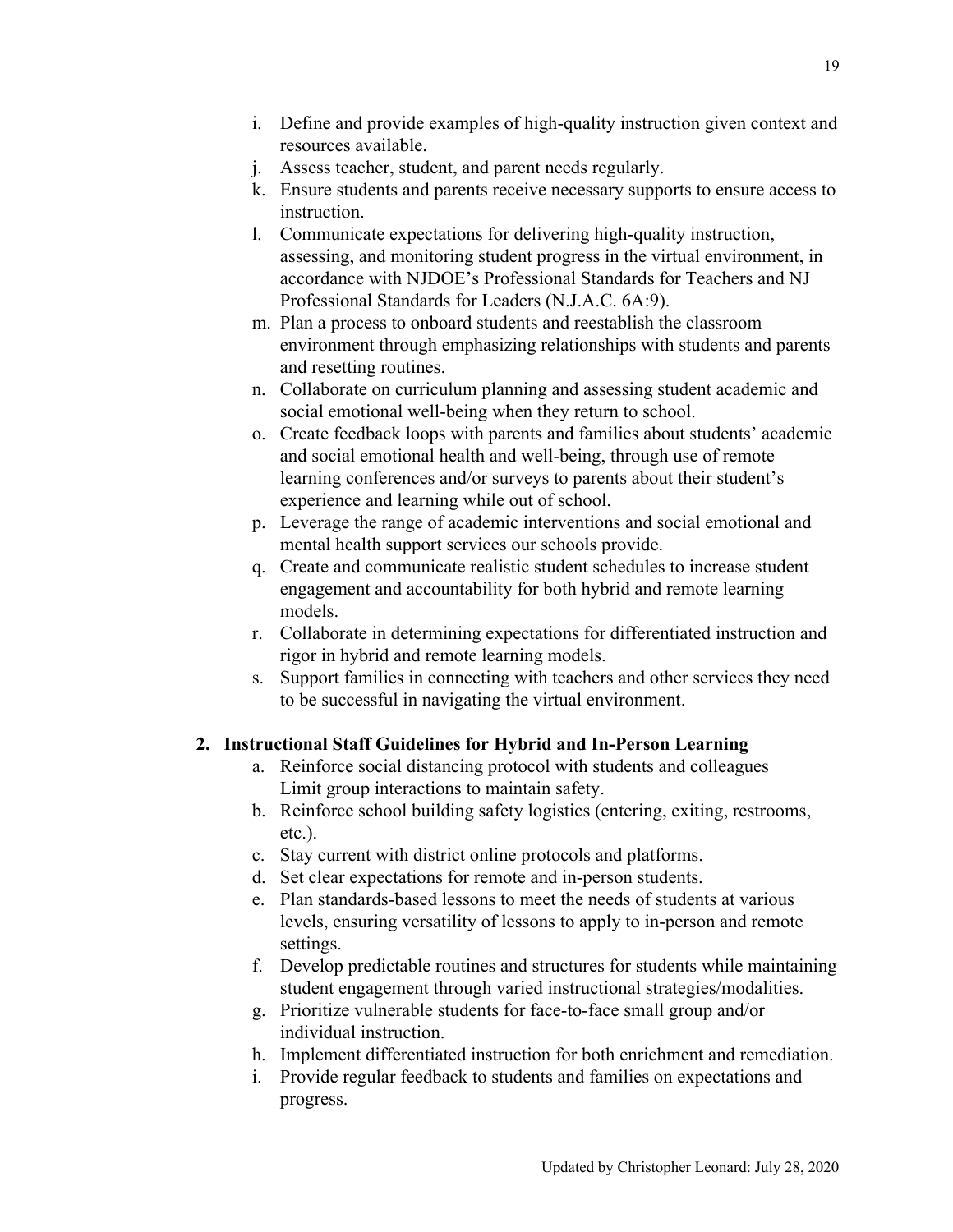- j. Assess student progress early and often and adjust instruction and/or methodology accordingly.
- k. Develop opportunities for real-time interactions with students (office hours, virtual meetings, etc.).
- l. Instruct and maintain good practice in digital citizenship for all students and staff.
- m. Make necessary curricular adjustments to continuously improve the quality of instruction in remote and hybrid environments.

# <span id="page-20-0"></span>**3. Educator Roles Related to School Technology Needs**

- a. Survey teachers and families to determine technology needs/access (consider those that have access, but may be sharing personal devices with others).
- b. To the extent possible, provide one-to-one instructional devices and connectivity.

# **D. ATHLETICS**

<span id="page-20-1"></span>Sage Day and New Alliance Academy locations that offer interscholastic athletic programs shall follow the [NFHS Guidance for Opening Up High School Athletics and Activities](https://www.nfhs.org/media/3812287/2020-nfhs-guidance-for-opening-up-high-school-athletics-and-activities-nfhs-smac-may-15_2020-final.pdf) in determining readiness and setting protocols for resumption of practice and play. No interscholastic team may resume practice until written protocols are developed and approved by the Director of Operations.

# <span id="page-20-2"></span>**3. POLICY AND FUNDING**

# **A. PURCHASING**

<span id="page-20-3"></span>The governance and leadership of Sage Day and new Alliance Academy have engaged in, and will continue to engage in, extensive research and needs assessment related to Personal Protective Equipment, Facilities, and Technology. Budgets have been adjusted to facilitate non-customary purchases and capital expenditures. Bulk purchasing and cooperative contracts will be leveraged as possible to maximize efficiencies.

Non-Customary Purchases shall include but not be limited to:

- Face Coverings (Masks and Face Shields)
- Protective Plexiglass Barriers
- Bottled Hand Sanitizer
- No-Touch Hand Sanitizer Dispensers & Refills
- Disinfecting Wipes
- Extra Disinfecting Spray
- Gloves
- No-Touch Trash Cans
- Electrostatic Disinfectant Spraying Devices
- Air Purifiers
- Tents for Outdoor Screening Stations
- MERV Filters for HVAC systems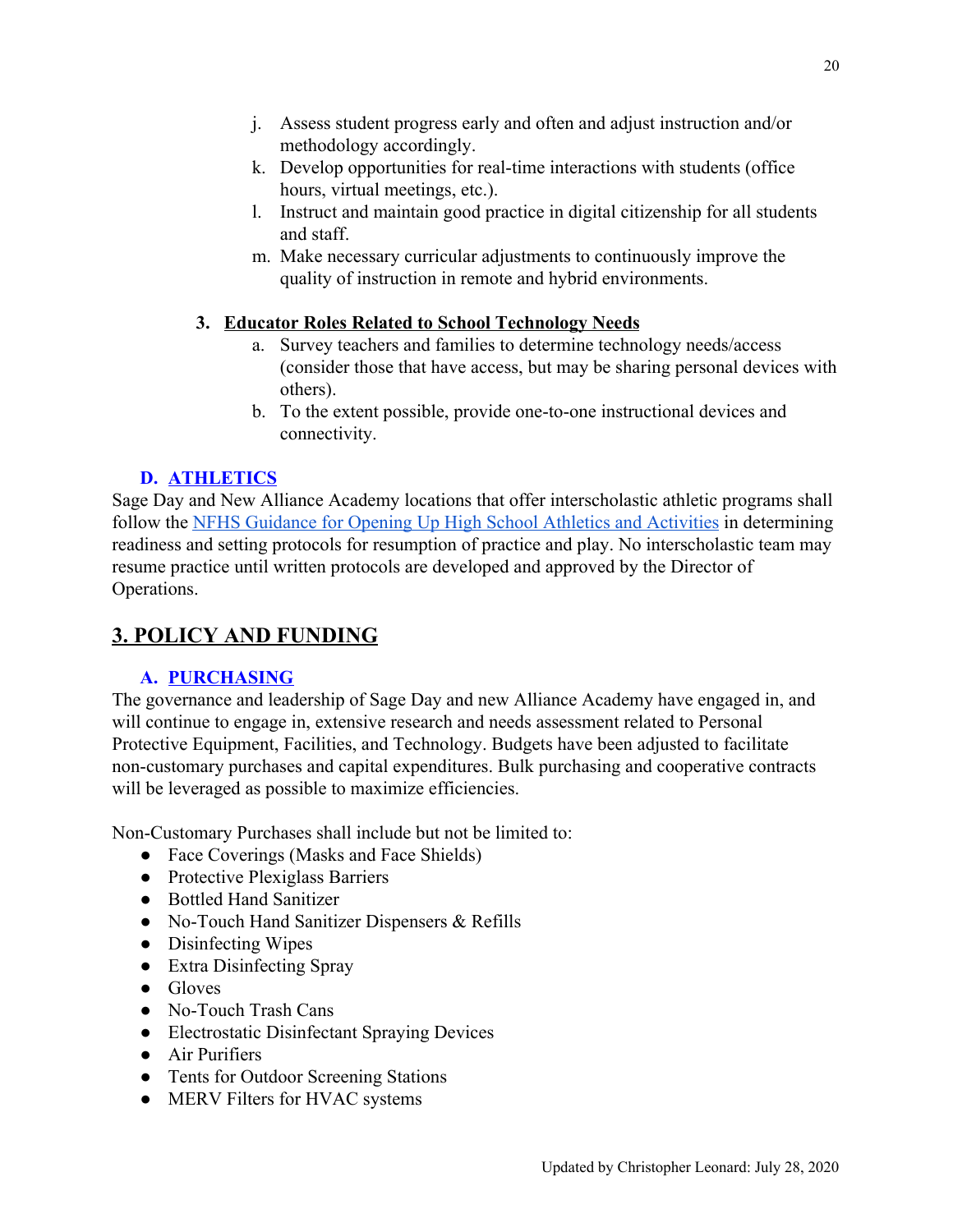- Supplementary Broadband Access for Families in Need
- Tablets for Health Screening Data Collection

# <span id="page-21-0"></span>**4. CONTINUITY OF LEARNING**

# <span id="page-21-1"></span>**A. ENSURING THE DELIVERY OF SPECIAL EDUCATION AND RELATED SERVICES**

- 1. Plan and deliver instruction to each student in accordance with the goals and objectives, accommodations and modifications outlined in the student's Individualized Learning Plan.
- 2. Conduct frequent formative assessment to monitor progress and adjust instruction.
- 3. Differentiate instruction as necessary for both enrichment and remediation.
- 4. Maintain consistent communication with parents to provide progress reporting and to obtain feedback on each student's adjustment to in-person, hybrid and/or remote learning.
- 5. Implement targeted recovery activities for students in need of additional support or remediation.
- 6. Provide consistent progress reporting on attendance and level of engagement to each student's case manager.
- 7. Ensure continuity of postsecondary planning.

# <span id="page-21-2"></span>**B. TECHNOLOGY AND CONNECTIVITY**

- 1. [Equitable access to instruction and therapeutic services](#page-26-1) shall be provided to all students. This will begin with ensuring that all students have access to suitable devices and the internet. In updating instructional and therapeutic plans, Sage Day and New Alliance Academy will assess or reassess the digital preparedness of all students and families. Our schools will loan devices to students who do not have them and arrange for cellular internet for students who lack internet access. Instruction and therapeutic services are customized to the age-appropriate needs of students at each Sage Day and New Alliance Academy location and monitored and adjusted to ensure that these needs continue to be met. As new students join the Sage Day and New Alliance communities they will be surveyed to assess access to necessary devices and the internet.
- 2. Reinforce Responsible Use Policies
- 3. Engage in data-driven planning. Track participation rates in remote learning. Attendance and assessment of engagement should not be based exclusively on student online participation. Use assignment or project completion as an alternative for attendance purposes and conduct targeted outreach to help students overcome barriers to participation.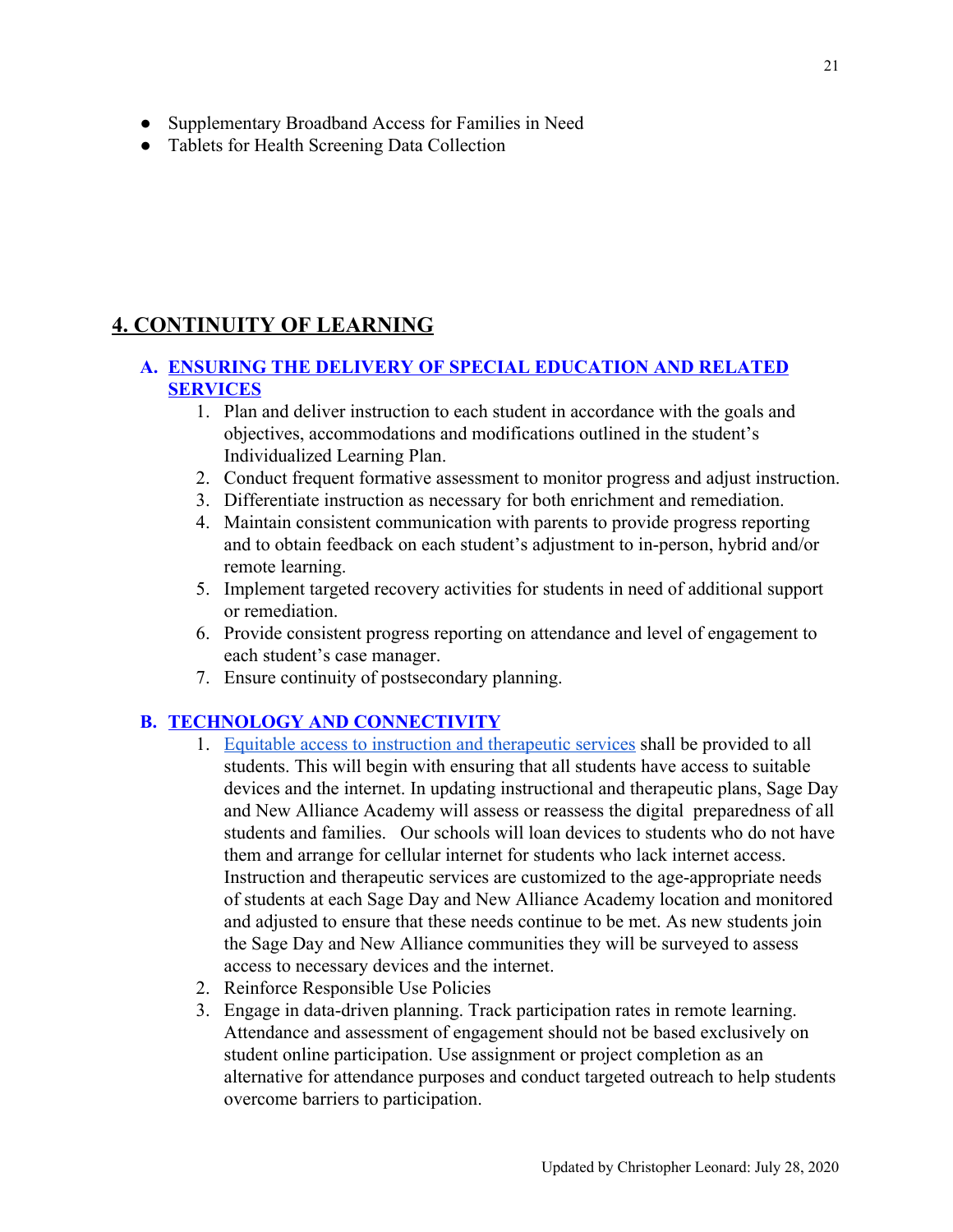# <span id="page-22-1"></span><span id="page-22-0"></span>**C. CURRICULUM, INSTRUCTION, AND ASSESSMENT**

### **VIRTUAL AND HYBRID LEARNING ENVIRONMENT CURRICULUM**

- 1. Prioritize the most critical prerequisite skills and knowledge for each subject area and grade level now (e.g. Power Standards).
- 2. Identify students' areas of unfinished learning and provide acceleration support.
- 3. Keep in mind that during virtual instruction, the type of learning experiences that are appropriate will vary based on grade band and content area.
- 4. Adapt the curriculum scope and sequence/pacing for each subject area and grade level to accommodate where you need to provide acceleration support.
- <span id="page-22-2"></span>5. Monitor your students' progress on grade-appropriate assignments and adjust your supports based on student results.

# **VIRTUAL AND HYBRID LEARNING ENVIRONMENT INSTRUCTION**

- 1. Teachers will continue to utilize Google Classroom to manage assignment workflow.
- 2. Implement targeted recovery activities for students in need of additional support or remediation.
- 3. Utilize supplemental online resources such as *IXL, Learning Ally, Read-Write, Grammarly, NWEA MAP*, to assess progress and support individualized learning strategies.
- 4. Bear in mind how trauma and other challenges related to students' social and emotional needs can impact learning.
- 5. Leverage students' strengths.
- 6. Foster student voice and choice to promote engagement and independent learning.
- 7. Use scaffolding to meet the unique needs of all students and accelerate learning without reducing rigor or sacrificing grade-level material.
- 8. Identify effective methods to differentiate student learning (e.g., small group instruction, different tools/products).
- 9. Provide effective feedback that helps students anticipate and be successful on next steps.
- 10. Develop meta-cognitive strategies including arranging study space self-regulation, time management, goal setting,, planning, material organization, and self reflection on successes and areas for improvement.
- 11. Provide pre-assessments at the start of units, and formative assessments throughout units.
- 12. Set reasonable expectations, build collaboration skills (peer-peer learning).
- 13. Build in time to help students develop skills such as self-regulation, time management, goal setting, and effective teamwork.
- 14. Provide clear and flexible expectations, type and length of activities and interactions (small groups, office hours, etc.).
- 15. Use multiple approaches (e.g., synchronous, asynchronous, teacher-created videos, screencasting, independent, analog, etc.).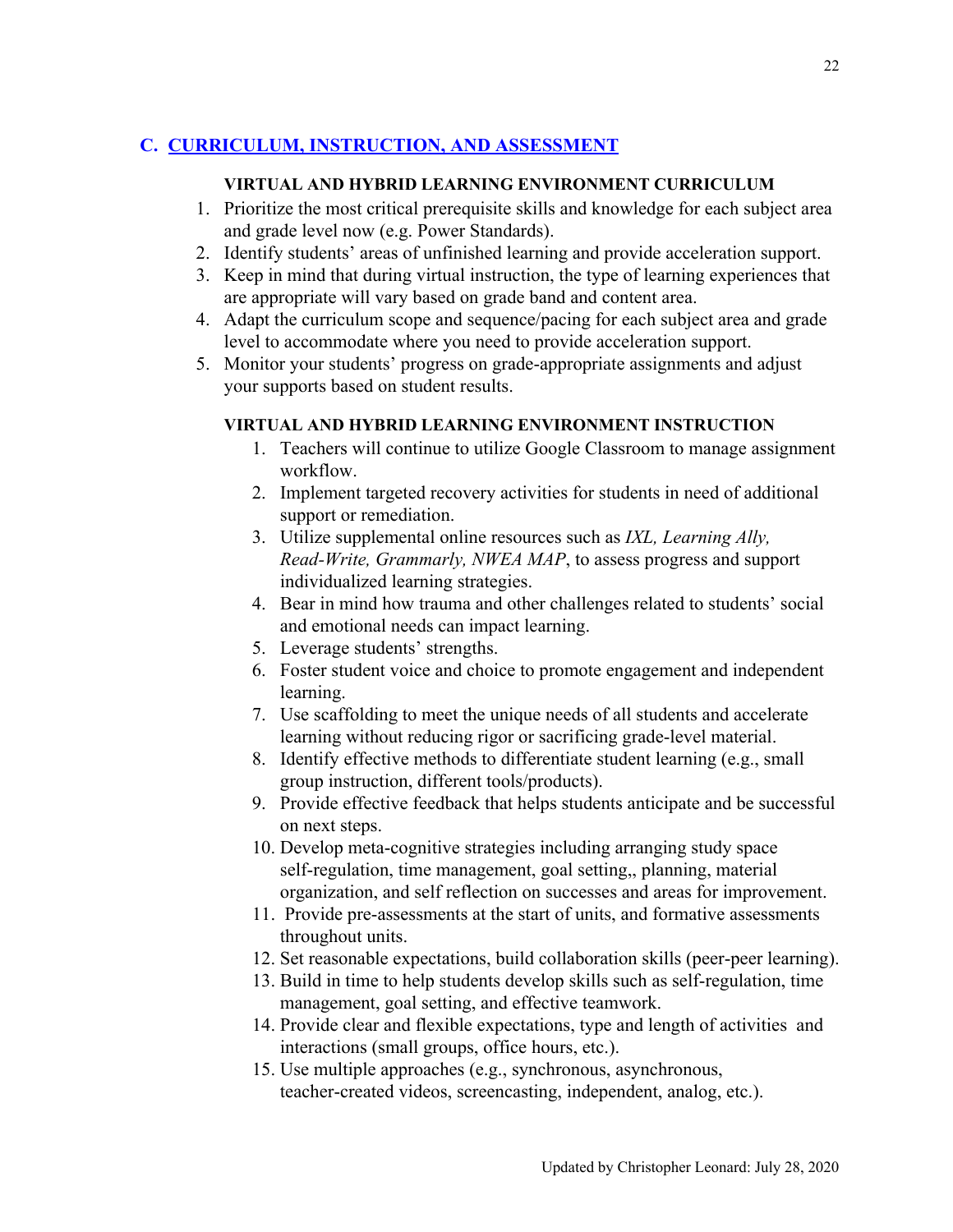#### <span id="page-23-0"></span>**VIRTUAL AND HYBRID LEARNING ENVIRONMENT ASSESSMENT**

- 1. Inventory Sources of Current Student Performance Data: Sources may include, but are not limited to formative classroom assessments (quizzes, exit slips, etc.), student observations, student self-assessments, district benchmark assessments, projects, etc.
- 2. Make sure to utilize multiple sources of student data.
- 3. Develop Hypotheses: After preparing data for examination, interpret the data and develop hypotheses about factors contributing to students' performance and the specific actions that can be taken to meet students' needs.
- 4. Determine Appropriate Assessment Tools: Develop an inventory of various assessment tools available (PBLs, portfolios, Kahoot etc.) and determine which would be most appropriate to utilize in order to evaluate student strengths and areas for improvement per the hypotheses made based on the available student performance data.
- 5. Develop Assessment Strategy: At the start of an instructional unit, based on the student data available, create a strategy that test the hypotheses made based on the available student performance data by carrying out instructional changes that are likely to increase student learning, and use appropriate assessment tools to gather more, current student performance data.
- 6. Restart the feedback loop by collecting and interpreting the new student performance data to evaluate the impact of instructional changes and make further hypotheses.
- 7. Educator Planning Time: Educators will require opportunities to collaborate and plan for developing pre-assessments which will complement the initial instructional units that will be covered as schools reopen in the fall.
- 8. Data Analysis: Facilitate opportunities to build-up staff culture for collaborative analysis of data to confirm or refute hypothesis, inform additional questions that need to be answered, and to establish next steps.
- 9. Feedback Loops: Repeat the cycle by creating additional data-informed hypotheses and test them throughout the school year.

# <span id="page-23-1"></span>**D. PROFESSIONAL LEARNING**

- 1. Ensure all instructional staff are familiar with the G-Suite for Education, Google Classroom, PowerSchool, and Power Teacher environments
- 2. Ensure all clinical Staff are familiar with Doxy.me and Power School for log entries.
- 3. Continue to ensure common planning time for instructional staff and collaborative discussion and planning between instructional and clinical staff.
- 4. Emphasize learning activities related to best practices in trauma-informed practices, hybrid learning, remote learning, use of formative assessment, differentiated instruction, and [accelerated learning techniques.](https://richardjamesrogers.com/2017/06/05/the-top-five-accelerated-learning-techniques-every-teacher-needs-to-know/)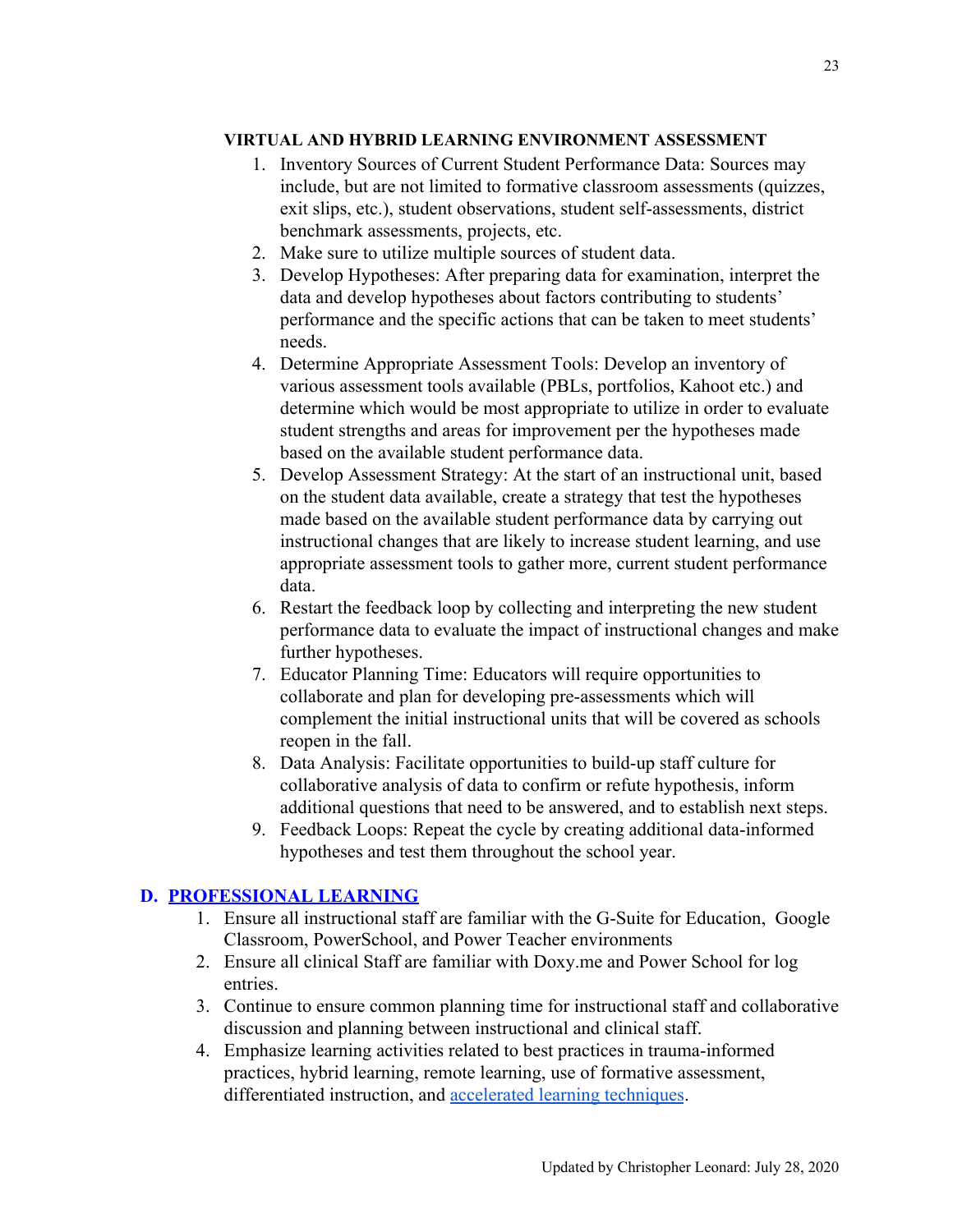- 5. Develop observation and evaluation schedules with hybrid learning in mind.
- 6. Adjust mentoring plans as needed to ensure goodness of fit with remote and hybrid learning environments.

# **E. CAREER AND TECHNICAL EDUCATION**

<span id="page-24-0"></span>Because the Sage Day Schools and New Alliance Academy are specialized therapeutic schools focused on restorative therapeutic education our missions do not include the full spectrum of Career and Technical Education offerings. The Relevant components are addressed here.

# <span id="page-24-1"></span>**WORK-BASED LEARNING (WBL)**

- 1. All Sage Day School and New Alliance Academy locations shall adhere to WBL requirements as outlined in [NJAC Chapter 19](https://www.nj.gov/education/code/current/title6a/chap19.pdf) as well as guidelines for health and safety in the workplace such as social distancing and use of enhanced Personal Protective Equipment (PPE) that are outlined in the [NJDOH's COVID-19:](https://www.nj.gov/health/cd/topics/covid2019_schools.shtml) [Information for Schools](https://www.nj.gov/health/cd/topics/covid2019_schools.shtml) and the [CDC's Considerations for Schools.](https://www.cdc.gov/coronavirus/2019-ncov/community/schools-childcare/schools.html)
- 2. Ensure WBL coordinators, students and parents receive the most current available guidance and information about health and safety in the workplace.
- 3. Work closely with business representatives to discuss liability concerns and safety training for students.
- 4. Provide students with safe work-based experiences by limiting in-person WBL and replacing these with remote experiences unless, or until, workplace conditions permit safe in-person experiences.

# <span id="page-24-2"></span>**CAREER ADVISEMENT AND DEVELOPMENT**

- 1. Schedule in-person and/or virtual career advisement meetings between students and school counselors to discuss and develop a plan for student learning plans, career education, personal and social development and college and career pathways.
- 2. Provide career education materials and counseling news (high school course catalogs, virtual and in-person college tours, scholarship information etc.) on the school webpage, school announcements, and billboards in addition to electronic communication for students and parents to access.
- 3. Schedule in-person and/or virtual career education meetings with parents to review student learning plans, college and career pathways, CTE programs and career exploration.
- 4. Utilize online career and college preparation tools to promote career exploration and college readiness.
- 5. Incorporate career/industry guest speakers into CTE courses using an online meeting platform or consider live streaming for enhanced interaction with students
- 6. Limit attendance at in-person business and community professional meetings and enforce recommended social distancing and safety guidelines and offer virtual participation.
- 7. Provide appropriate PPE for teachers, students and staff to participate in in-person meetings and WBL experiences.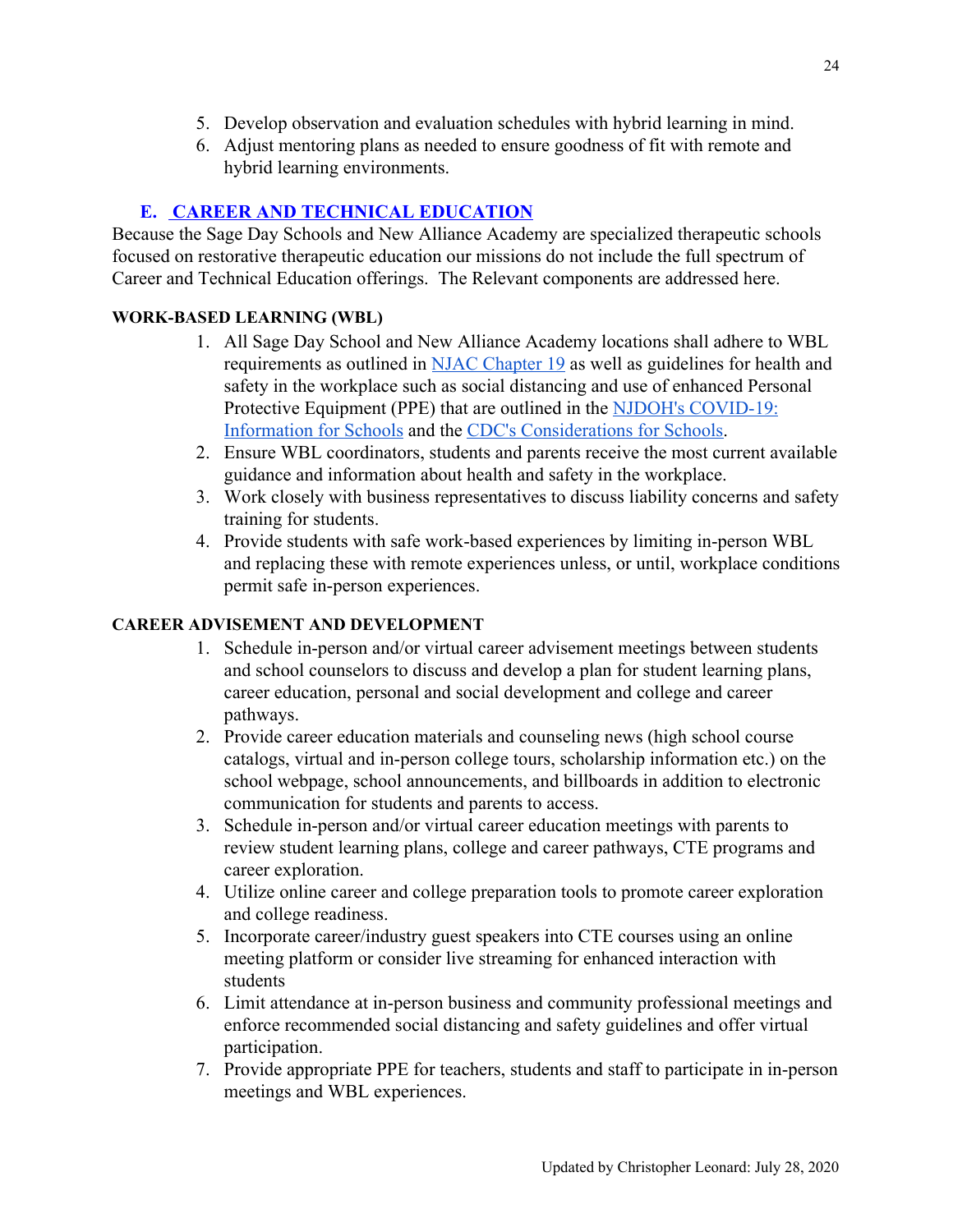# <span id="page-25-0"></span>**5. STRATEGIC PLANNING AND MANAGEMENT OF LONG-TERM SCHOOL DISMISSAL**

- 1. Continue to monitor local and regional community spread. Discuss and plan for long-term school dismissal if illness gets worse in your community/sending districts. These plans should be coordinated between your Pandemic Response Team, local health officials, county superintendent, and the Director of Operations/Governance.
- 2. Utilize your school's plan to continue educating students via Remote Instruction if schools are temporarily dismissed. Resources may include web-based instruction synchronous and asynchronous), Google Classroom, e-mail, social media, local television, radio stations, or U.S. mail.
	- a. In updating your instructional and therapeutic plans, assess the digital preparedness of all students and families: (for example: [Sage Day Boonton](https://docs.google.com/forms/d/119Kz6HoIE3QDuNQRJZGdmude4pAqd4LB2mSaJUp7j_E/edit) [Digital Preparedness Survey](https://docs.google.com/forms/d/119Kz6HoIE3QDuNQRJZGdmude4pAqd4LB2mSaJUp7j_E/edit)).
	- b. Any day in which students impacted by a public health-related closure have access to home instruction services provided consistent with the [Guidance Regarding Requirements for Public Health-Related School](https://www.nj.gov/education/broadcasts/2020/mar/05/Guidance%20Regarding%20Requirements%20for%20Public%20Health-Related%20School%20Closure.pdf) [Closure](https://www.nj.gov/education/broadcasts/2020/mar/05/Guidance%20Regarding%20Requirements%20for%20Public%20Health-Related%20School%20Closure.pdf) will count as a day in which the board of education has provided public school facilities toward its compliance with the 180-day requirement in accordance with N.J.S.A. 18A:7F-9.
- 3. Therapeutic services shall be continued via <https://doxy.me/> or other HIPAA-compliant platform.
- 4. Monitor learning and therapeutic implementation and make adjustments as needed to accommodate differentiation and to adjust to disruptions in online services.
	- a. Continue to share resources daily, weekly.
- 5. Coordinate with school districts to:
	- a. Conduct remote IEP meetings. These may be done by phone or videoconference according to the needs and preferences of the student, family and school district.
	- b. Coordinate with providers to ensure that related-services such as speech and language, OT, etc. are continued remotely.
	- c. Determine how transportation will be handled in the event that the sending district is closed and Sage Day is open.
- 6. Re-opening your school shall follow guidelines established in Section IV. Restart and Recovery Plan. The decision to re-open schools should be made in consultation with local public health officials.
- 7. Utilize your emergency messaging platform (Swift K12, Remind app, etc.) and email for distributing timely and accurate information to staff, students, districts, bus companies, suppliers, and key community partners and stakeholders).
- 8. Address potential language, cultural, and disability barriers associated with communicating pandemic flu information to staff and students. Learn more about reaching people of diverse languages and cultures by visiting: [www.cdc.gov/healthcommunication/Audience/ index.html.](http://www.cdc.gov/healthcommunication/Audience/) Learn more about communicating to staff in a crisis at: [www.ready.gov/business/ implementation/crisis](http://www.ready.gov/business/)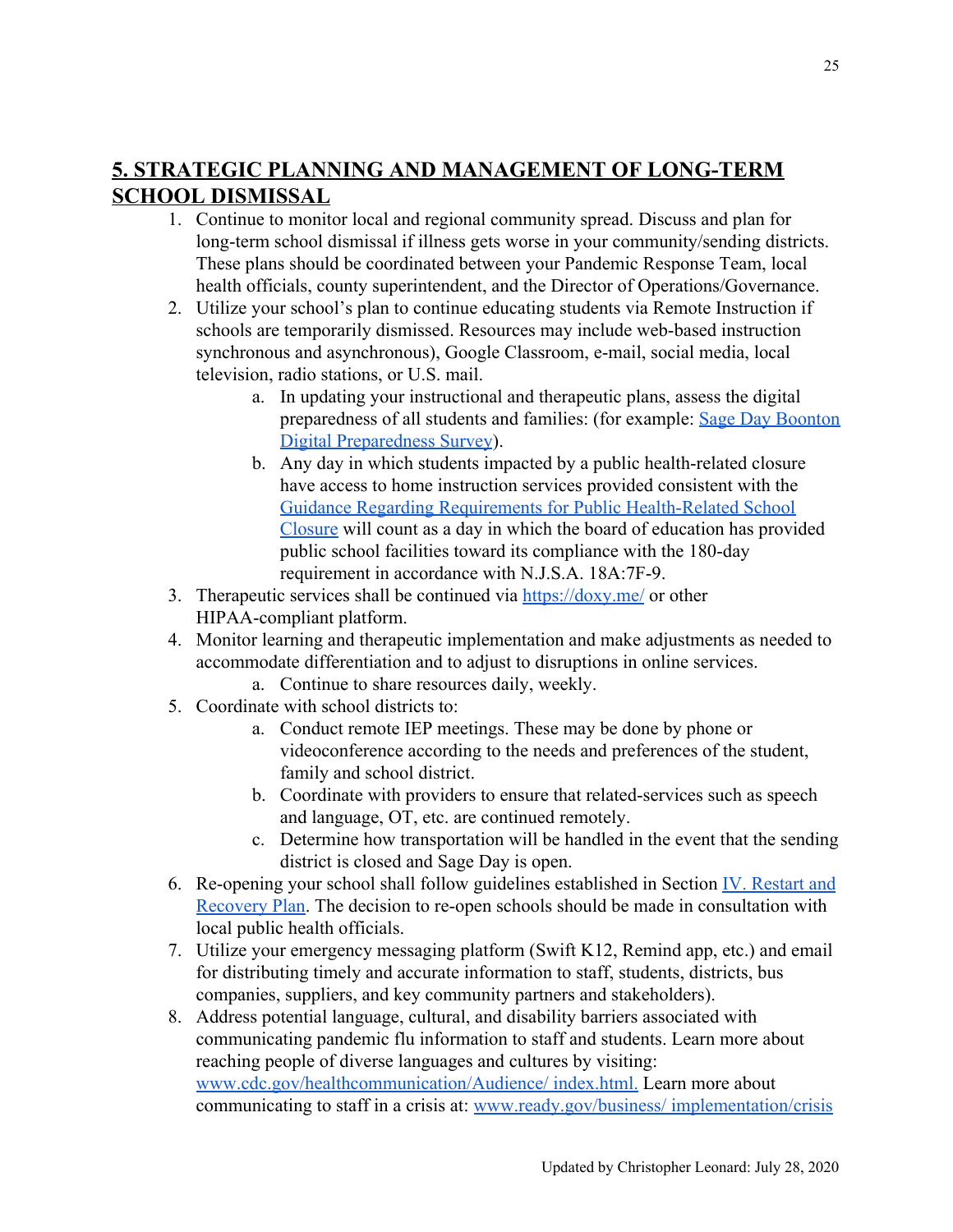#### <span id="page-26-0"></span>**Provision of Remote Instruction and Therapeutic Services**

In the event that schools are closed due to an outbreak, each Sage Day and New Alliance Academy location shall deliver Remote Instruction using Google Classroom, Google Meet, and/or Zoom. Attendance will be taken each day and the level of each student's engagement shall be monitored. The Principal Team and Office Manager Team shall meet remotely each week (more frequently as necessary) with the Director of Operations, Director of Curriculum and Instruction and Technical Coordinator to plan, monitor and adjust delivery of instruction and related services. Remote Therapeutic Services (individual, group and family therapy) shall be delivered via Doxy.me, the HIPAA compliant telemedicine platform. The Clinical Director Team shall meet remotely each week with the Executive Director to plan, monitor and adjust the delivery of therapeutic services. Each Principal and Clinical Director shall meet remotely each week with individual teachers and teacher teams for normal supervision. Principals will also observe and monitor instruction via Google Classroom and by attending selected video conference sessions via Google Meet and Zoom. Each site and each teacher will tailor instructional plans to meet the age-appropriate and differentiated needs of students.

### <span id="page-26-1"></span>**Equitable Access to Instruction: Plan Component 1**

Equitable access to instruction and therapeutic services shall be provided to all students. This will begin with ensuring that all students have access to suitable devices and the internet. Families will be surveyed to assess this access. Sage Day and New Alliance Academy will loan devices to students who do not have them and arrange for cellular internet for students who lack internet access. Instruction and therapeutic services are customized to the age-appropriate needs of students at each Sage Day and New Alliance Academy location and monitored and adjusted to ensure that these needs continue to be met. As new students join the Sage Day and New Alliance Academy communities they will be surveyed to assess access to necessary devices and the internet.

#### <span id="page-26-2"></span>**Access To Technology By Grade**

 (Note: All students not having access to a device or the internet have been provided that access by Sage Day or New Alliance Academy).

| Grade<br>Level | <b>Number</b><br><b>Enrolled</b> | <b>Access to</b><br><b>Device</b> | <b>Access to</b><br><b>Internet</b> |
|----------------|----------------------------------|-----------------------------------|-------------------------------------|
|                |                                  |                                   |                                     |
|                |                                  |                                   |                                     |
|                |                                  |                                   |                                     |
|                |                                  |                                   |                                     |
|                |                                  |                                   |                                     |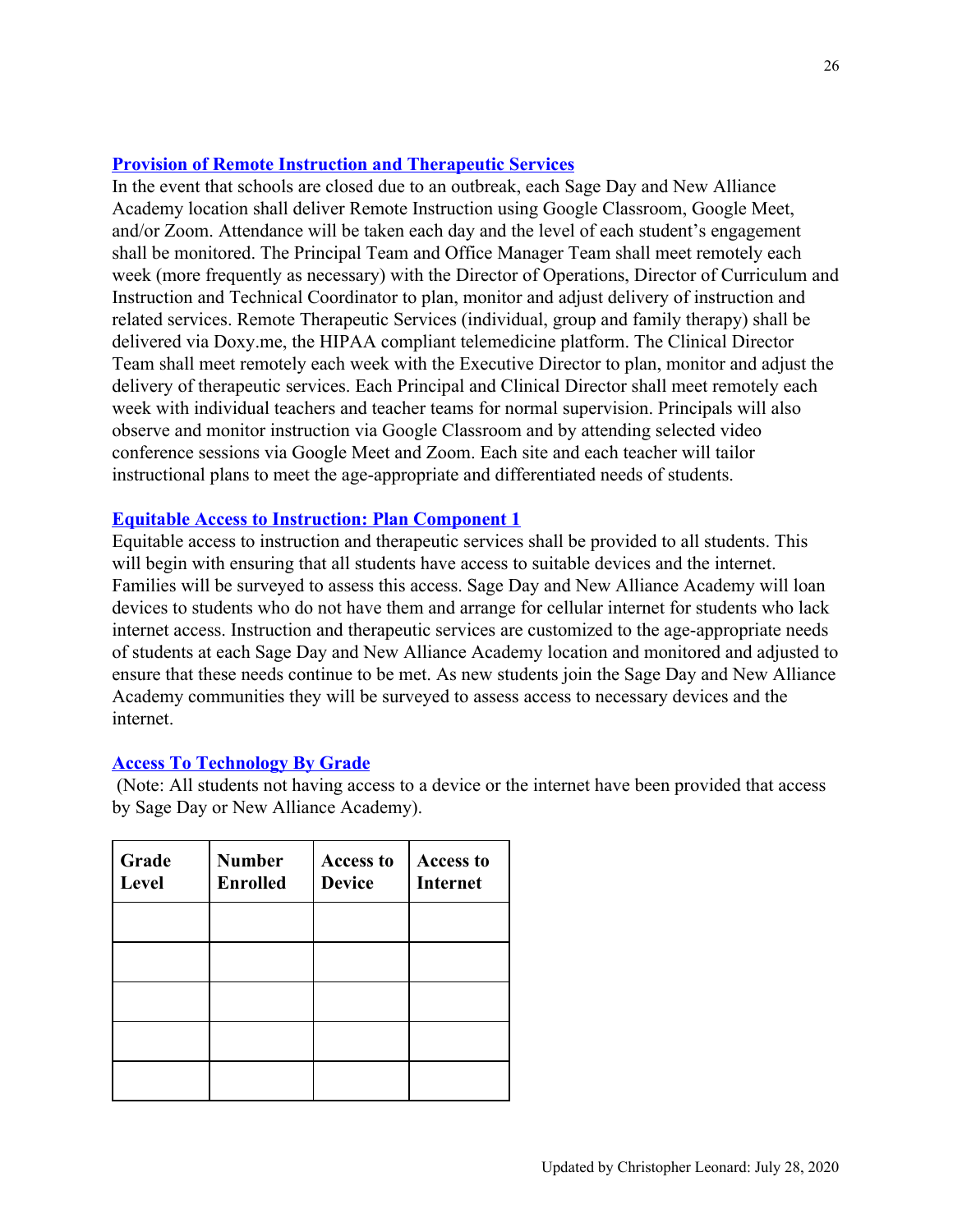<span id="page-27-0"></span>**Assessment of Degree of Digital Divide and Plan to Address:**

Our data does not indicate a significant digital divide. We close any gaps by providing devices and/or internet as needed.

### **School Demographic Profile**

| <b>Demographic Category</b>       | <b>Number of Students</b> |
|-----------------------------------|---------------------------|
| <b>State Funded Preschool</b>     |                           |
| <b>Homeless</b>                   |                           |
| Migrant LSE                       |                           |
| <b>Students with Disabilities</b> |                           |
| <b>English Language Learners</b>  |                           |

# <span id="page-27-1"></span>**Addressing Special Education Needs: Plan Component 2**

Because the vast majority of students placed at Sage Day and New Alliance Academy have IEP's, instruction is always tailored to implement Individualized Education Plans. This remains intact during remote instruction as students continue to receive accommodations (e.g., extended time, study guides, notetaker, audio texts, pre teaching, text to speech and other assistive technology, 1:1 guidance, etc.) and modifications (e.g., adjusted length, breadth and depth of assignments, pass fail grading, alternate texts, etc.). Teachers continue to track and report on progress toward IEP goals and objectives. Our principals, clinical directors, and staff clinicians maintain consistent phone and written communication with district case managers to ensure services are implemented in accordance with IEPs. We hold virtual IEP meetings via Google Meet or Zoom in the service of evaluating, re-evaluating, monitoring and adjusting services for students with disabilities.

# <span id="page-27-2"></span>**Addressing ELL and Bilingual Needs: Plan Component 3**

These services are developed and implemented as needed in cooperation with our sending school districts. We communicate with ELL families through the use of interpreters who also assist us in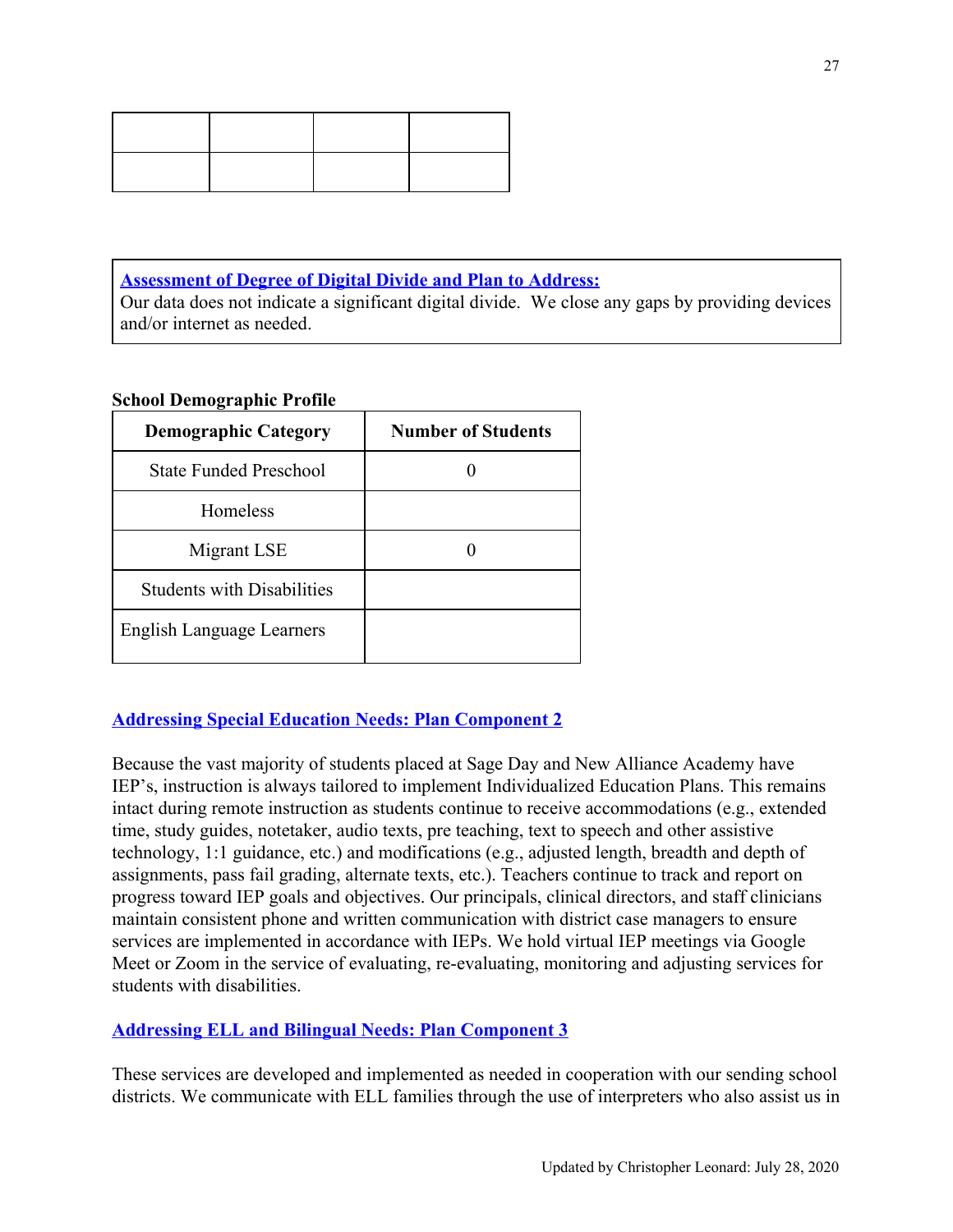developing translated materials and directions, as needed. Because our instruction is so IEP driven, we also implement alternate methods of instruction, differentiation, access to technology as needed. Our teachers and staff clinicians help us identify and troubleshoot ELL access challenges.

#### <span id="page-28-0"></span>**Safe Delivery of Meals: Plan Component 4**

Because our staff clinicians maintain weekly contact with families, they are often the first to be able to assess and identify any need for meals for students. These needs are addressed on a case by case basis. Lunch is the only meal that Sage Day and New Alliance Academy provide to students eligible for free or reduced lunch. In the event that a student has this need, lunch can be ordered and delivered to the student from a vendor vetted for safe food handling and contactless delivery.

#### <span id="page-28-1"></span>**Length of Virtual Home Instruction: Plan Component 5**

Sage Day and The New Alliance Academy have designed remote instruction to maximize student growth and learning to the greatest extent possible. Our plans are adjusted to the age levels, grade levels, and needs of the students at each school location. Each school's customized plan includes a minimum of 4 hours of instruction and practice for each academic class in which a student is enrolled. In addition, expectations for each grade level, and academic discipline are agreed upon and standardized.

#### <span id="page-28-2"></span>**Attendance Plan: Plan Component 6**

Our attendance plans are aligned with our standard attendance policy. Attendance is taken at the beginning of each instructional day. Students who log in are marked, 'Present,' and students who do not log in are marked, 'Absent' or 'Exempt,' if they meet the criteria for exemption outlined in the [Policy and Procedure Manual](https://docs.google.com/document/d/1qdRY5TBj8GlHZda2zjk1LCrior3qSTG7Mt_hlIGSa-A/edit#heading=h.7onbj5yydth0). Our attendance policy requires that students must not accumulate more than 20 absences per year in order to be promoted or graduate. When a student is marked absent, parents are immediately contacted by phone. Based on the reason(s) for absence, the principal, clinical director, and family therapist make a plan to address the absence and re-engage the student. Interventions include individual counseling, family therapy, virtual meetings with parent, student, administration, and therapist. In the event that a student is absent for 5 consecutive school days, written notice is provided to the district. Interventions for sustained absences include a meeting with the student, parents, administration, therapist and case manager. In the event that a student is not participating in online instruction and/or submitting assignments, interventions include individual therapy, family therapy, teacher virtual meeting with the student and/or student and parents, and administration meeting with the student and/or student and parents. In the case of work refusal of 2 weeks or more, written notice is provided to the school district and a virtual IEP meeting is scheduled.

#### <span id="page-28-3"></span>**Facilities: Plan Component 7**

Each facility will be maintained according to need. The Principal or designee shall inspect the building no less than once weekly and schedule repairs and maintenance as needed.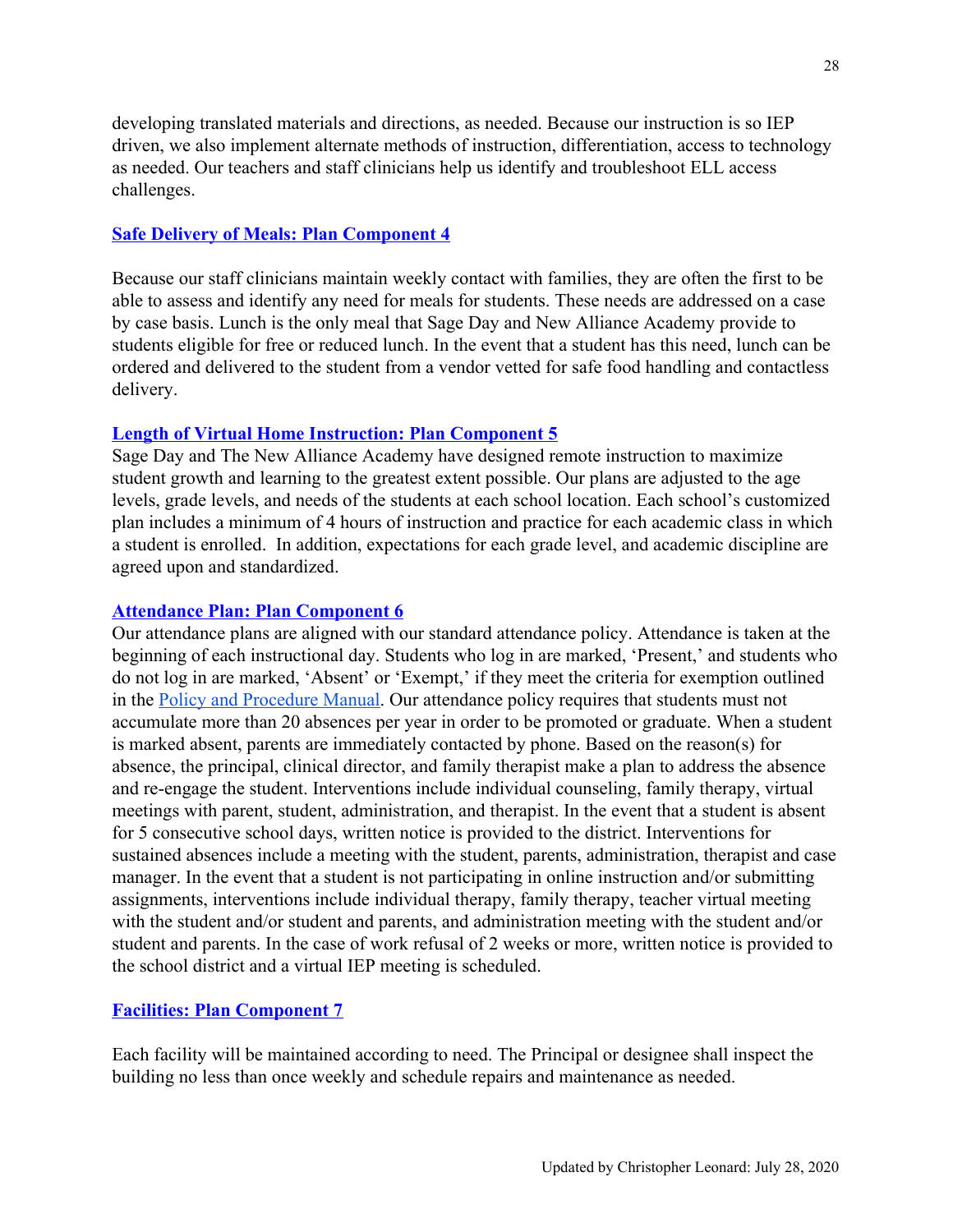### <span id="page-29-0"></span>**Summer Programming Plan Component 8**

Extended School Year (ESY) will be delivered remotely to Sage Day students whose IEPs require ESY. At [Name of location], the summer program will commence on [Date] and end on [Date]. Daily hours will be from [Time] a.m. to [Time] p.m. ESY programming will include personalized instruction in at least two academic areas to support remediation, maintenance of skills or academic enrichment as needed. Students will continue to receive [Frequency] weekly individual therapy and [Frequency] group therapy.

The New Alliance Academy has a 210 school year and continues regularly scheduled instruction throughout the month of July.

#### **At [LOCATION] 2020 Graduation was handled as follows:**

#### <span id="page-29-1"></span>**Board Approval: Plan Component 9:**

This plan was approved by the Sage Day and New Alliance Academy Governance on July 28, 2020

#### <span id="page-29-2"></span>**Posted on Website: Plan Component 10:**

This plan was posted on the Sage Day and New Alliance Academy Websites on July 31, 2020

#### <span id="page-29-3"></span>**List of Essential Staff by Job Title: Plan Component 11**

The plan includes a list of essential employees for each location by job title as an addendum that will be shared with all sending districts and the County office associated with each school location each time the plan is updated.

#### <span id="page-29-4"></span>**Sharing Plans: Component 12**

The plan has been shared with all sending districts and the County office where each facility is located and will be re-shared each time the plan is updated.